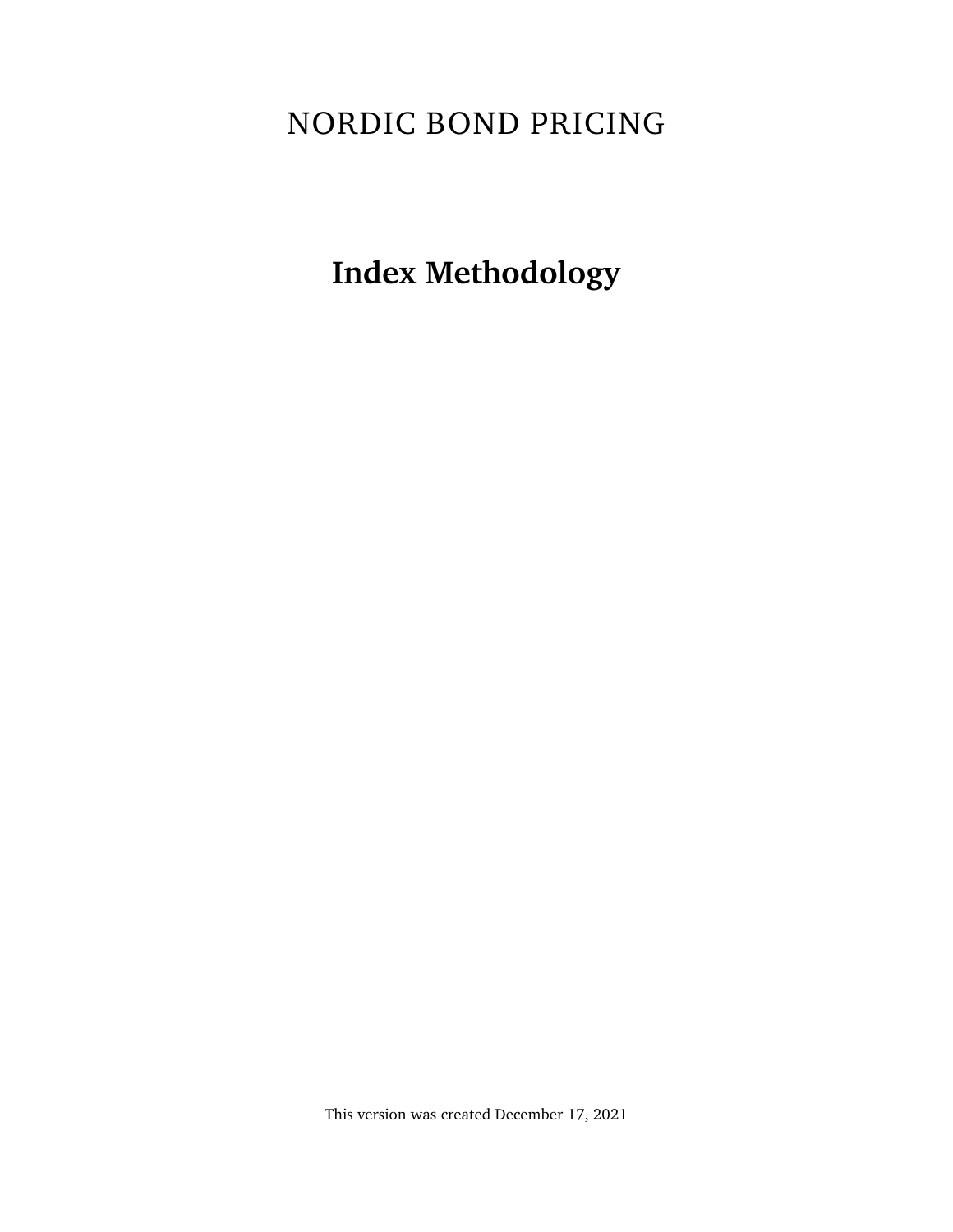# **Contents**

| 1            | <b>Index Description</b>                     | $\overline{2}$ |
|--------------|----------------------------------------------|----------------|
|              | 1.1                                          | $\overline{2}$ |
|              | 1.2                                          | $\overline{4}$ |
|              | 1.3                                          | 6              |
|              | 1.4                                          | 6              |
|              | 1.5                                          | 6              |
|              | 1.6                                          | 7              |
| $\mathbf{2}$ | <b>Index Rebalancing and Publication</b>     | 7              |
|              | 2.1                                          | 7              |
|              | $2.2\,$                                      | 8              |
|              | 2.3                                          | 8              |
|              | 2.4                                          | 8              |
|              | 2.5                                          | 8              |
|              |                                              |                |
| 3            | <b>Index Calculations</b>                    | 9              |
|              | 3.1                                          | 9              |
|              | 3.2                                          | 10             |
|              | 3.3                                          | 10             |
|              | 3.4                                          | 10             |
|              | 3.5                                          | 11             |
|              | 3.6                                          | 13             |
|              | 3.7                                          | 13             |
| 4            | <b>Additional Information</b>                | 14             |
|              | 4.1                                          | 14             |
|              | 4.2                                          | 14             |
|              |                                              |                |
|              | Appendices                                   | 15             |
|              | A Accepted Currencies High Yield             | 15             |
| B            | Definition of Regular and High Yield Market  | 15             |
| C.           | <b>Duration Target Indices</b>               | 16             |
|              | D Weighted Average Life (WAL) Target Indices | 19             |
| Е            | Changes to NBP index methodology             | 23             |
|              | E.1                                          | 23             |
|              | E.2                                          | 23             |
|              | E.3                                          | 23             |
|              | E.4                                          | 23             |
|              | E.5                                          | 23             |
|              | E.6                                          | 23             |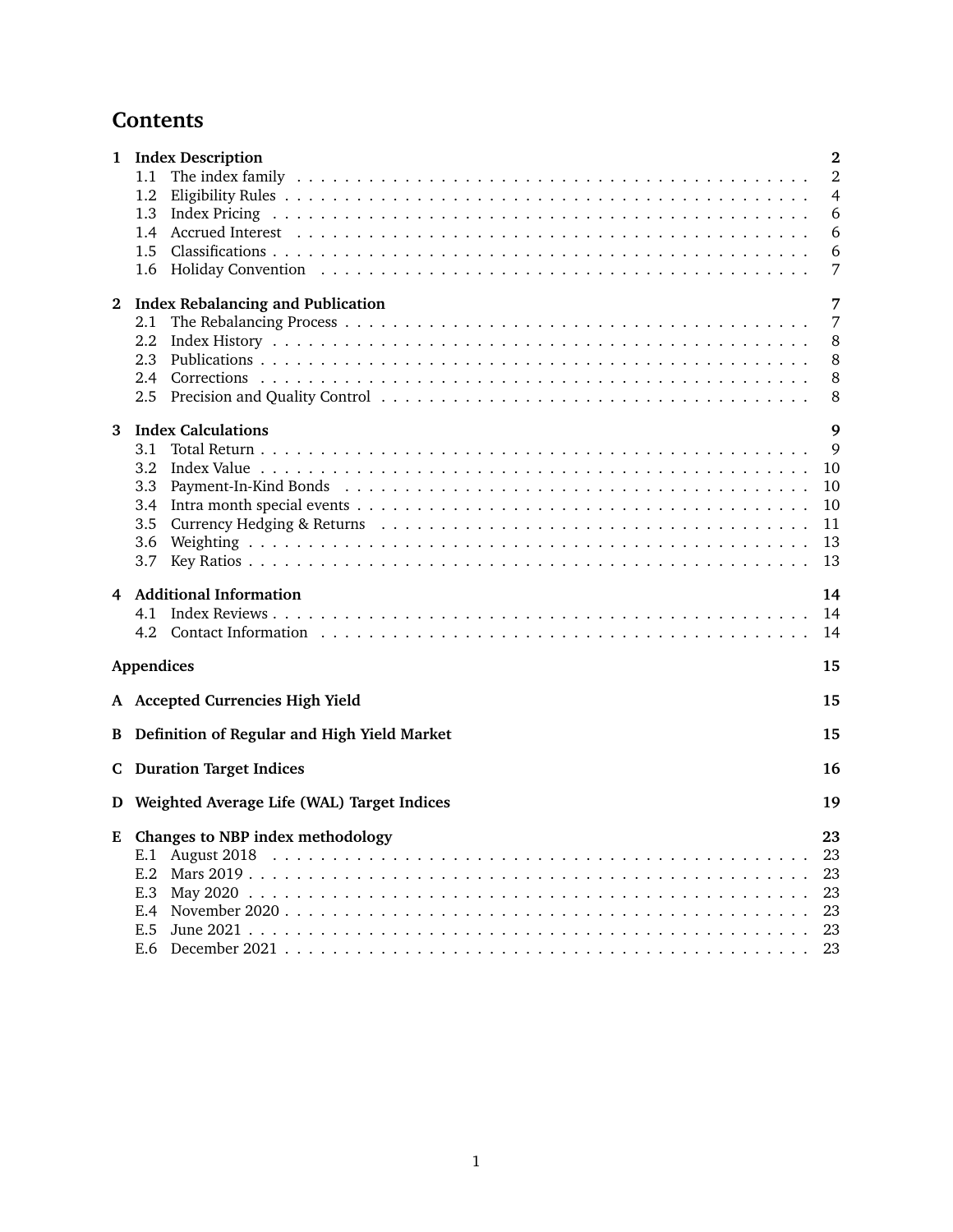# <span id="page-2-0"></span>**1 Index Description**

The Nordic Bond Pricing (NBP) Index family is composed of a universe of bonds issued by Norwegian and foreign domiciled issuers with bonds registered in the Norwegian CSD (VPS). The indices are created to offer fixed income investors an independent benchmark to evaluate the performance of their portfolios. The Index family is constructed in order to meet different needs of investors, thus it aims to provide a relevant and accurate image of the performance of the broad Norwegian bond market, in aggregate and based on more specific investment mandates. The fundamental philosophy behind the indices are as follows:

- Transparent and objective rules, in order to provide investors with a transparent set of constituents eligible for inclusion and exclusion from the index.
- The eligibility rules aim to substantiate investability and replicability, in order to provide a plausible return benchmark.
- Hierarchical structure of the index family.
- The methodology strives at providing stability to the indices. Essential to a good benchmark is a good understanding of the month-to-month changes, only changes in the general market conditions should lead to noticeable changes to the index.

The purpose of this publication is to provide the index users with the philosophy behind the creation of these indices, their construction and the accuracy of the measures used to explain the performance of the underlying markets for the different indices. First the index family is presented, including the various criteria and conventions used throughout. Subsequently, the rebalancing process and the method for publication as well as its frequency are disclosed. Lastly the underlying calculations for return and various key ratios are presented before the document is rounded off with information of practical matter.

# <span id="page-2-1"></span>**1.1 The index family**

Figure [1.1](#page-2-1) gives an overview of the NBP index family. Current indices cover the government market (GOV), the high yield market (HY) and regular market (RM). This section will describe the NBP indices for all markets. Classification of Regular Market and High Yield Market is done in accordance with the principles as



Figure 1: NBP Index family

outlined in Appendix [B.](#page-15-2) The classification is based on the price level of the constituents in terms of a credit spread relative to a reference curve as defined for the various tiers of securities as communicated by NBP.

### **1.1.1 Regular market**

The regular market branch of the index family consists of an aggregate index, which contains all eligible bonds in the regular market universe. Based on the RM universe two indices will be calculated based on their interest type, one consisting of solely fixed rate issues and one of solely floating rate issues. From the set of fixed rate issues three duration targeted indices are calculated, with duration targets of 1, 3 and 5. The universe is then divided into their respective RM sector groups, defined in section [1.5.2.](#page-7-3) For each RM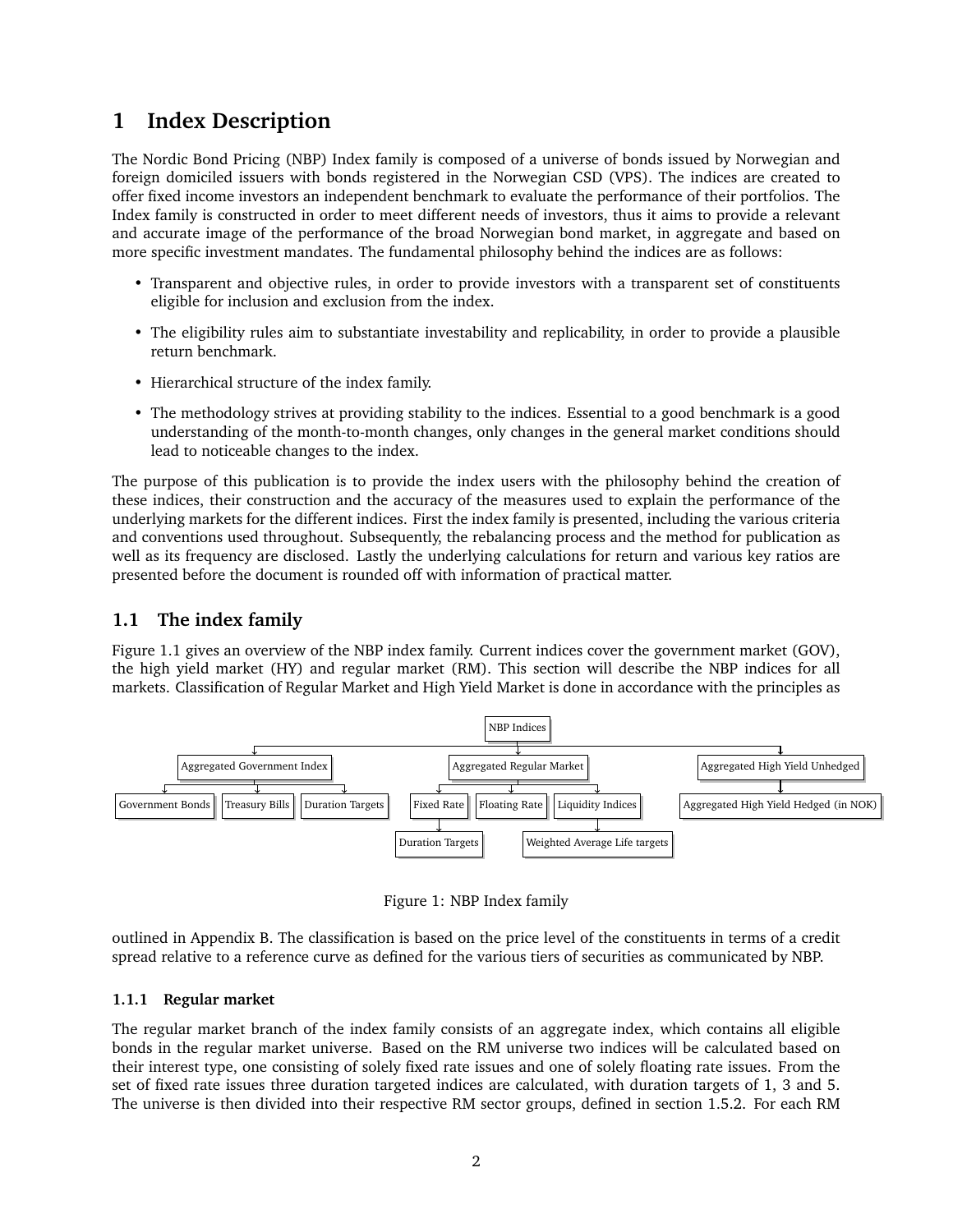group (except RM group 4) one pure floating rate index and three fixed rate indices with a modified duration target of respectively 1, 3 and 5. With a monthly rebalancing process the target will be aimed at achieving a monthly average duration of the specified target. Details about the methodology can be found in appendix [C.](#page-16-0)



Figure 2: Regular Market Branch

# **1.1.2 High Yield market**

The high yield branch of the index family consists of an aggregate index, which contains all eligible bonds in the high yield universe. The current high yield universe consists of securities with NO ISIN, denominated in all currencies specified in appendix [A.](#page-15-1) The high yield universe will be available both as a currency hedged index and as an unhedged index. The hedged index will be delivered as hedged in NOK, but can be custom made for other currencies.



Figure 3: High Yield Branch

# <span id="page-3-0"></span>**1.1.3 Goverment market**

The government market branch of the index family consists of an aggregate index, which contains all eligible Norwegian government bonds and bills. Based on instrument types, the aggregate index is split in a all bonds and a all treasury bills indices. Five duration targeted indices are calculated, with modified duration targets of 0.25, 0.5, 1, 3 and 5. Given a monthly rebalancing, the duration target will be achieved by a monthly average duration of the specified target. Details on the duration target methodology can be found in appendix [C.](#page-16-0)



Figure 4: Government Market Branch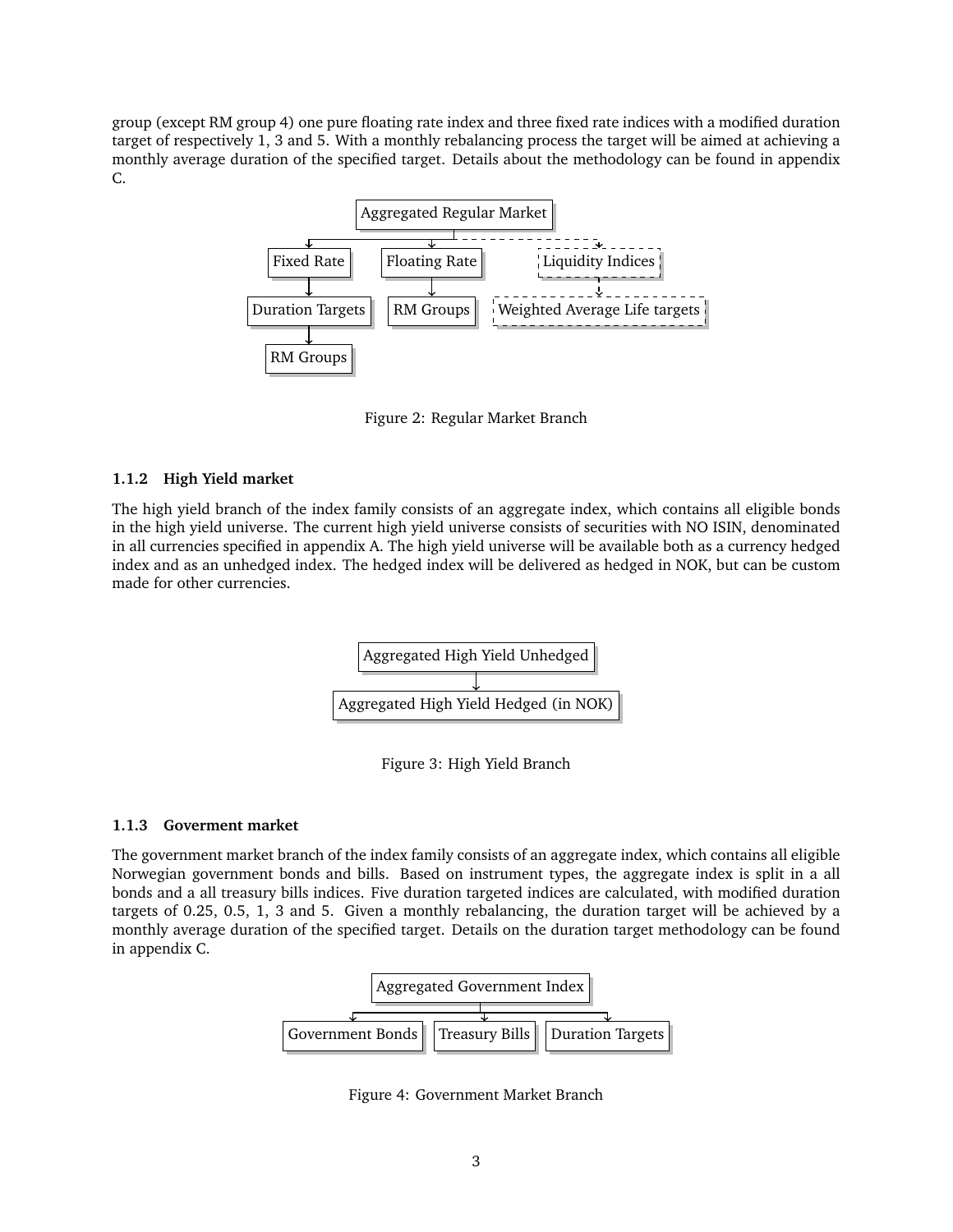#### <span id="page-4-1"></span>**1.1.4 Liquidity indices**

Liquidity indices seek to fill the need for indices with low interest rate risk, i.e., securities with a maximum of one year interest rate fixing period. The indices are set out to comply with 'Liquidity Fund' rules as outlined in VFF document 'Bransjestandard for informasjon og klassifisering av rentefond'<sup>1</sup> as of June 6th, 2021 (hereafter referred to as 'VFF Standard'). The indices comply to the VFF Standard by a set of rules making the indices as representative to a Liquidity Fund as possible within the boundaries of a fixed income security index. One of these rules Liquidity Indices will have is a Weighted Average Life ('WAL') target. Details on Liquidity Indices and WAL target methodology can be found in appendix [D.](#page-19-0) Since NBP classification rules depends solely on credit spread, High Yield classified issues may enter Liquidity Indices due to VFF Standard eligibility rules.



Figure 5: Liquidity Indices

# <span id="page-4-0"></span>**1.2 Eligibility Rules**

The NBP Bond Indices are total return indices based on carefully designed eligibility rules, in order to provide index transparency and objectiveness. Further, the index rules are designed with the goal of providing a representative benchmark for the bond market accessible to professional investors. The following rules will be applicable for all indices:

- New securities qualify for inclusion in this month's index if the required security reference information and pricing are readily available on the selection date (defined in section [2.1\)](#page-7-2).
- No securities can have an issue date later than the next rebalancing date.
- All issues must have an ISIN which starts with 'NO'.
- No convertible bonds are included.
- Both floating and fixed rate instruments are eligible.
- All securities should at the rebalancing date, and with reference to the amount registered by Stamdata, have a minimum of NOK 300 million of outstanding amount. For issues denominated in currencies other than NOK (applicable for the high yield branch) the exchange rate on the selection date is used when converting the outstanding amount into NOK to evaluate this criterion.
- Securities declared to be in default or in insolvency proceedings<sup>2</sup> will be excluded upon the first rebalancing date following the registration of such an event. The technical treatment will be further elaborated in section [3.4.](#page-10-2)
- Several securities in the Nordic region are placed among a limited number of investors. However, to ensure that the indices constitute relevant benchmarks for the market available to professional investors on an ongoing basis, some securities may be defined as private placements and excluded from the index universe. The classification as private placement will be done at NBP's sole discretion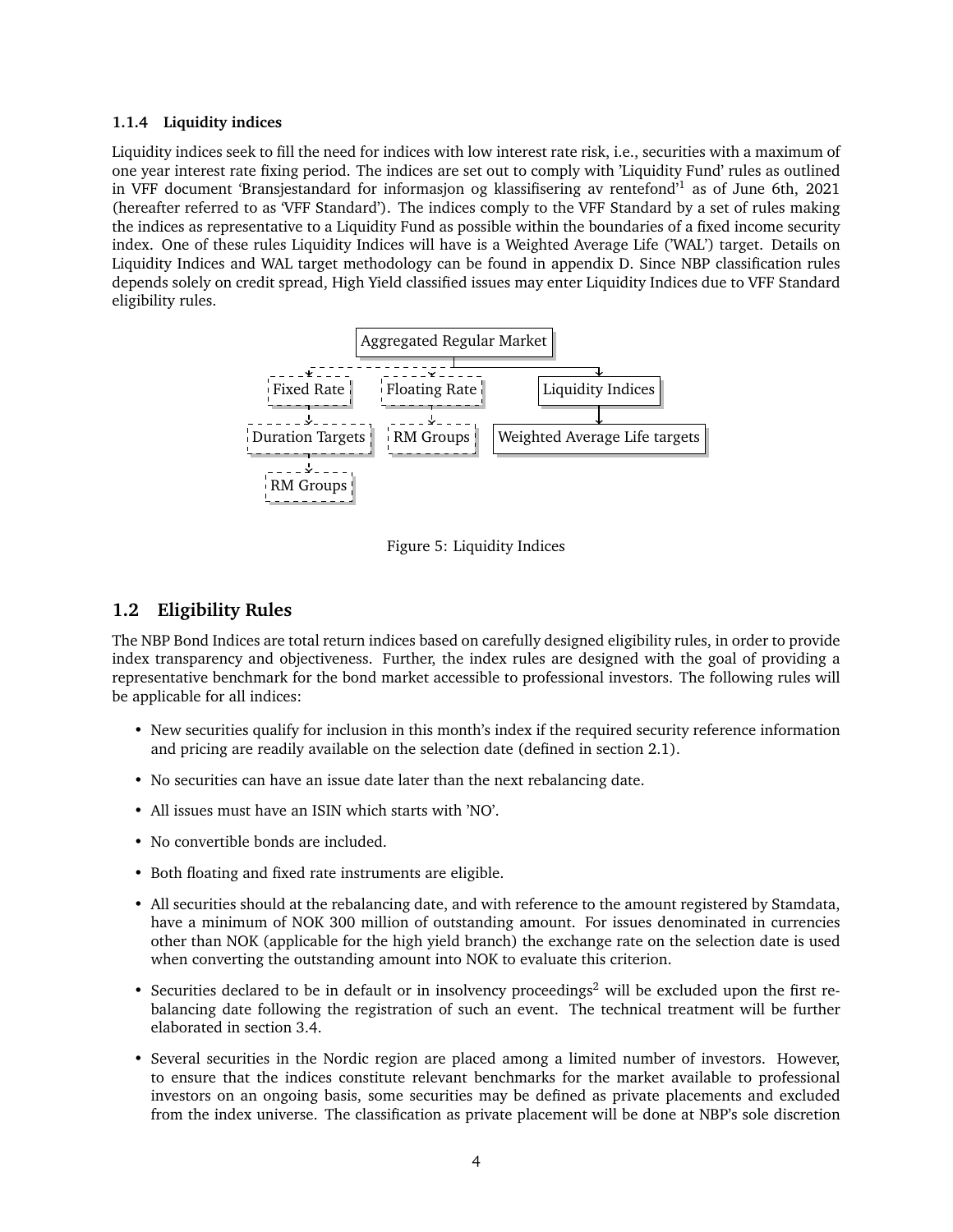and based on information available at the time of decision. NBP will in general emphasize on the ownership distribution for the aggregated amount of similar securities issued by the same issuer.

# **1.2.1 Specific rules for Regular Market Indices**

Securities eligible for inclusion in the Regular Market universe must be denominated in NOK. Only bonds with at least one month to expected maturity  $3$  at the rebalancing date are included.

Embedded optionality in the form of call/put options are only allowed for the Regular Market universe when the first call/put date is assumed to be the expected redemption date and is embedded in covered, hybrid and subordinated bonds. Thus, for bonds other than those mentioned in the latter, only bullet bonds without options are eligible.

To ensure that the market will have access to relevant information and that the constituents in general could be assumed to have public interest only securities that are publicly listed or are in the process of applying for listing are included. In instances where this process at each rebalancing date exceeds one year, the relevant security will be excluded<sup>4</sup>.

# **1.2.2 Specific rules for High Yield Indices**

Securities eligible for inclusion in the High Yield universe are allowed to be denominated in currencies other than NOK. These currencies are defined in appendix [A.](#page-15-1) NBP may decide to amend the list of eligible currencies. Bonds must have a minimum of 12 months to maturity upon inclusion into the index, but will be eligible to stay in the index until there is one month until maturity.

Bonds with regular call and/or put options are allowed in this branch of the index family. Bonds with a step-up schedule will be included in the index, if a predetermined schedule exists. Payment-in-kind (PIK) bonds and toggle notes are also included, with the methodology to handle these special events explained in section [3.3.](#page-10-1) Unlike the Regular Market branch, serial and irregular redemption types are allowed for in addition to bullet bonds.

### <span id="page-5-0"></span>**1.2.3 Specific rules for Government Market Indices**

Securities eligible for inclusion are bonds and treasury bills issued by the Norwegian government and denominated in NOK. Only bonds or treasury bills with at least one month to maturity at the rebalancing date are included.

### <span id="page-5-1"></span>**1.2.4 Specific rules for Liquidity Indices with Low Risk**

Securities eligible for inclusion in Liquidity Indices with low risk follows the rules laid out for Regular Market Indices. In addition, the following rules apply to comply with eligibility rules laid out for 'Liquidity fund with low risk' in section 3.3.1. in the VFF standard:

- Fixed-rate securities shall have a maximum maturity of 365 + 14 calendar days.
- Floating-rate securities shall have a maximum maturity of 3 years + 14 calendar days.
- Subordinated issues are excluded from the index
- Securities in the index must have minimum «AA-» rating except for securities issued by banks or financial institutions which must have minimum «BBB-» rating or be classified as RM2. Bonds issued by Norwegian municipalities or local government are considered as «AA» rated securities.

Rules affecting constituent weights for indices that comply to 'Liquidity fund with low risk':

• The weighted average time to maturity (WAL) shall be maximum 1 year.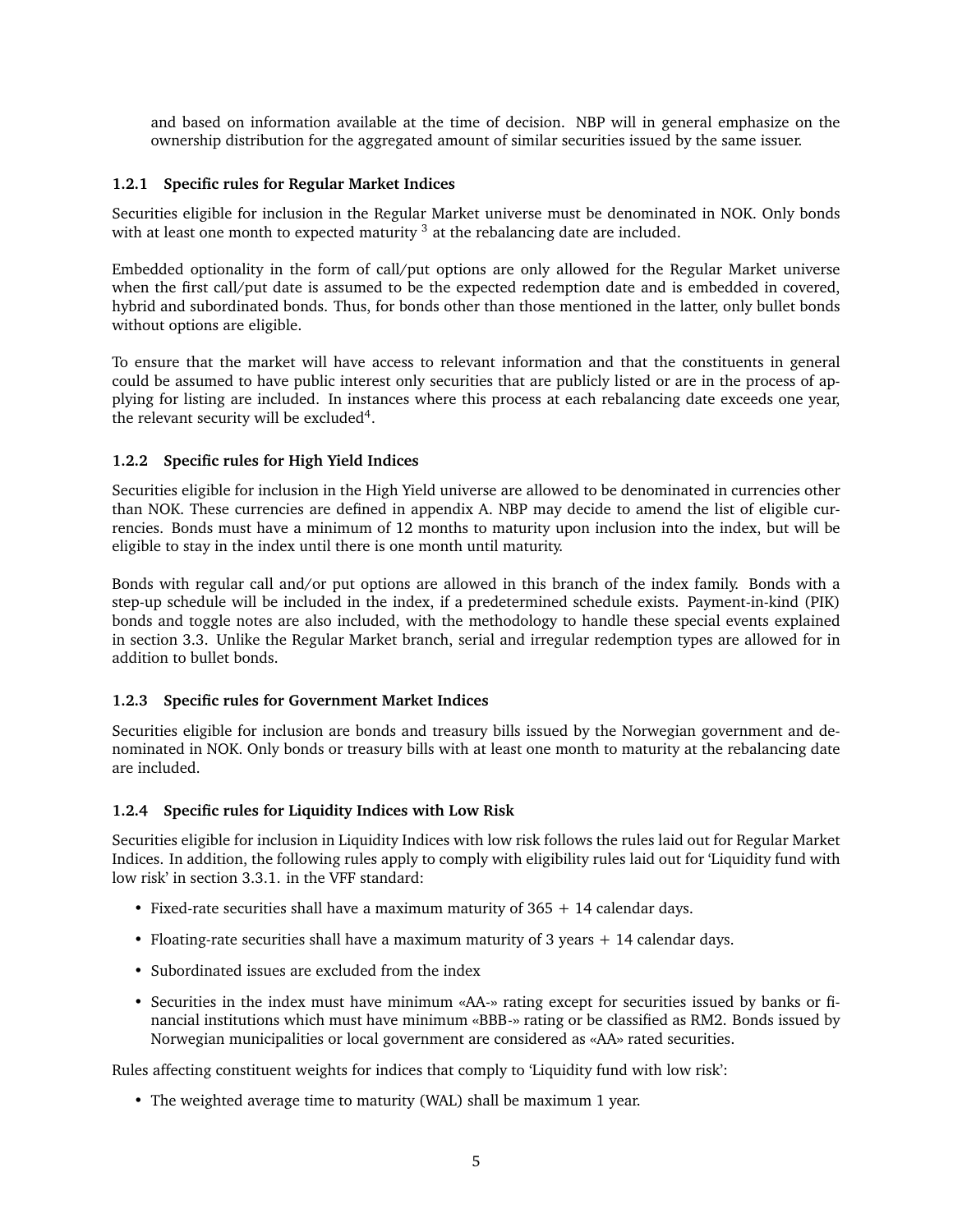• Floating rate securities maturing between  $365 + 14$  calendar days and 3 years  $+ 14$  calendar days shall not exceed 25% weight at rebalancing date.

The weighting rules are described in detail in appendix [D.](#page-19-0)

# <span id="page-6-4"></span>**1.2.5 Specific rules for Liquidity Indices Standard**

Securities eligible for inclusion in Liquidity Indices follows the rules laid out for Regular Market Indices. In addition, the following rules apply to comply with eligibility rules laid out for 'Liquidity fund' in section 3.3.2. in the VFF standard:

- Fixed-rate securities shall have a maximum maturity of 365 + 14 calendar days.
- The issuer or the security must have minimum «BBB-» rating ("Investment Grade") or be classified as Regular Market. For issuers of subordinated debt, rating must be at least «BBB+» or, if rating is not available, the security must be classified as Regular Market.
- Perpetual subordinated issues are excluded from the index.This is done by capping the time to maturity on floating rate securities at thirty years. This rules is not in the VFF Standard but have been added by NBP to keep the WAL concept consistent.

Rules affecting constituent weights for indices that comply to 'Liquidity fund':

- Weighted modified duration shall be below 1.
- Weighted Average Life ("WAL") shall be maximum 1.5 years.
- Subordinated issues can have a share of a maximum of 10% of the index's market value at rebalancing date.

The weighting rules are described in detail in appendix [D.](#page-19-0)

# <span id="page-6-0"></span>**1.3 Index Pricing**

All the calculations will be based on evaluated prices provided by NBP. Bonds in the index will be priced at the evaluated market price ("EVAL"), usually considered as a mid price. Bonds will also enter and exit the index at the EVAL price.

# <span id="page-6-1"></span>**1.4 Accrued Interest**

### **1.4.1 Settlement Convention**

The daily assumption is a same day settlement  $(T+0)$ , except of the rebalancing date in December; then, settlement is assumed to be on the last calendar day of the month.

### **1.4.2 Calculations**

The accrued interest is calculated for the period between the previous coupon date and the settlement date. Calculations are done in accordance with the day count convention as specified for accrued coupon payments in the loan agreement, alternatively the coupon payment convention (paid over) following from the Recommended Conventions for the Norwegian Certificate and Bond Markets (NFF).

# <span id="page-6-2"></span>**1.5 Classifications**

### <span id="page-6-3"></span>**1.5.1 Sectoral Classification**

Sectoral classification will in general be based on the sectoral classifications as defined by Stamdata.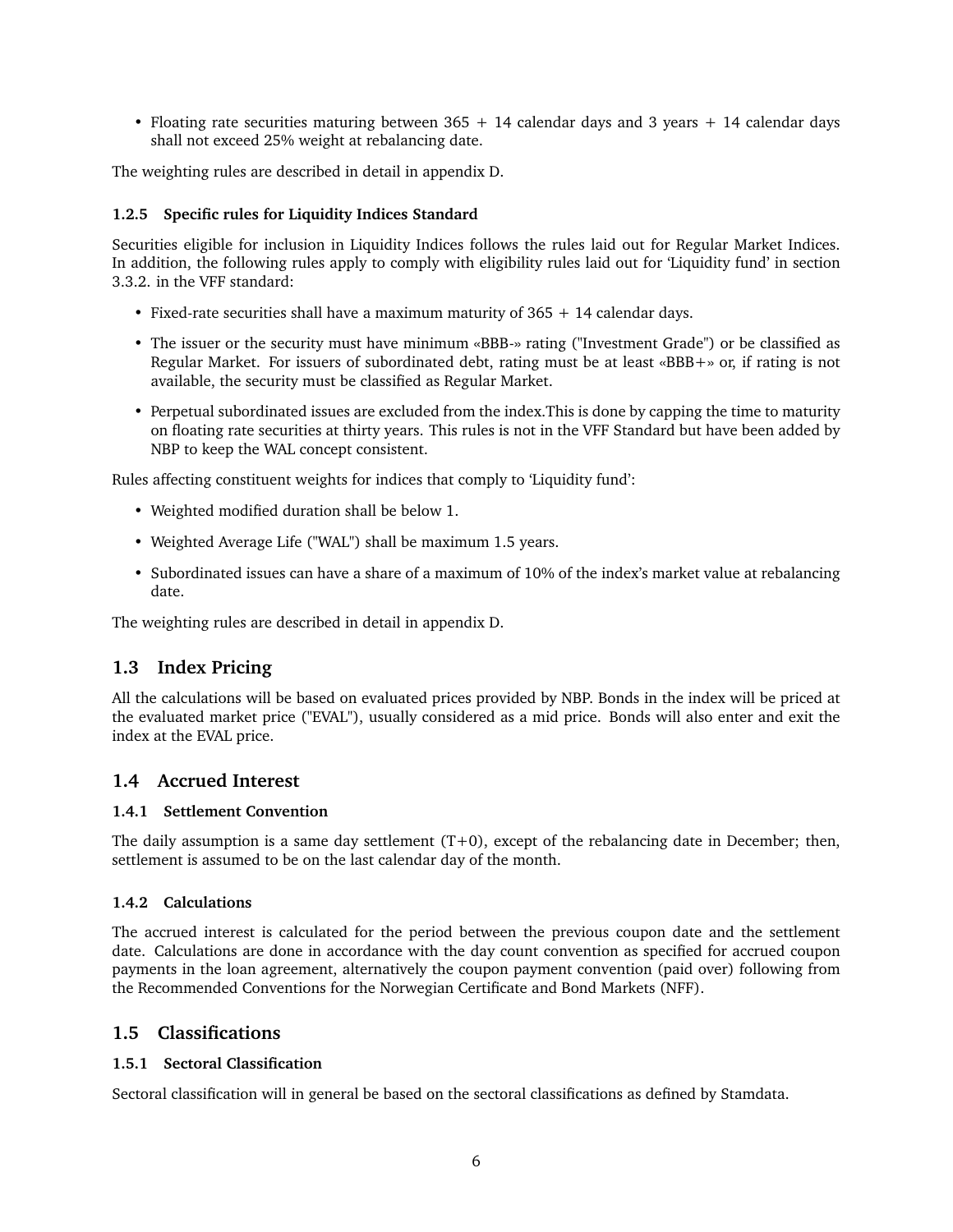# <span id="page-7-3"></span>**1.5.2 Regular Market Groups**

The definition of the Regular Market (RM) groups are based on the sectoral classification from [1.5.1](#page-6-3) and instrument class (seniority).

## **Regular Market Group 1 (RM1)**

Bonds issued by all Norwegian counties and municipalities. Covered bonds will also be included in this group, in accordance with the *Covered Bonds Regular Market* definition as set out in Appendix [B.](#page-15-2)

# **Regular Market Group 2 (RM2)**

Senior issues from financial institutions will be included in accordance with the *Senior Bonds Financials Regular Market* definition as set out in Appendix [B.](#page-15-2)

### **Regular Market Group 3 (RM3)**

All other senior issues not covered by the definition of RM1 and RM2, in accordance with the *Senior Bonds ex Financials Regular Market* definition as set out in Appendix [B.](#page-15-2) Subordinated issues in accordance with the *Subordinated Financials Regular Market* definition as set out in Appendix [B.](#page-15-2)

# **Regular Market Group 4 (RM4)**

Securities otherwise eligible in the Regular Market Indices, but not included in any of the RM groups defined above. Mainly hybrid bonds in accordance with the *Hybrid Bonds Regular Market* definition as set out in Appendix [B.](#page-15-2)

# **1.5.3 Government (GOV)**

Bonds and treasury bills issued by the by the Norwegian Government, denominated in NOK.

# <span id="page-7-0"></span>**1.6 Holiday Convention**

All indices in the NBP index family follows the Norwegian holiday calendar. Since the HY branch of the corporate bond index family are made up by multiple currencies, the closing FX rate of the previous day will be used on days where WM/Reuters do not publish closing FX rates due to local holidays.

# <span id="page-7-1"></span>**2 Index Rebalancing and Publication**

# <span id="page-7-2"></span>**2.1 The Rebalancing Process**

In the rebalancing process there are two dates of interest; the *rebalancing date* on the last business day of the month and the *selection date* which is three business days prior to the rebalancing date. All NBP bond indices are rebalanced on a monthly basis, after the close of business on the rebalancing date. On the rebalancing date, unless otherwise specified, sets of market value weights are calculated for the constituents of the various indices. The set of constituents and their respective weights are held constant throughout the month until the next rebalancing date, as it will be used in the return calculations.

On the selection date, after the close of business, all securities eligible on the previous rebalancing date will again be considered whether they still meet the requirements of the relevant index. In addition to the existing set of index eligible securities, all new issues with available prices and principal amount that meet the eligibility rules will be included. For securities that are denominated in currencies other than NOK, the FX rate on the selection date will be used to assess the minimum outstanding amount criteria. Further, the listing status of all bonds needs to be available. The bonds will be divided into the Regular Market and High Yield universe based on their price level on the selection date. The set of securities that meets the requirements listed in this section and [1.2,](#page-4-0) will constitute the maximum number of issues that will be eligible on the rebalancing date. Which means that no new bonds will be allowed into the list of constituent's post selection date.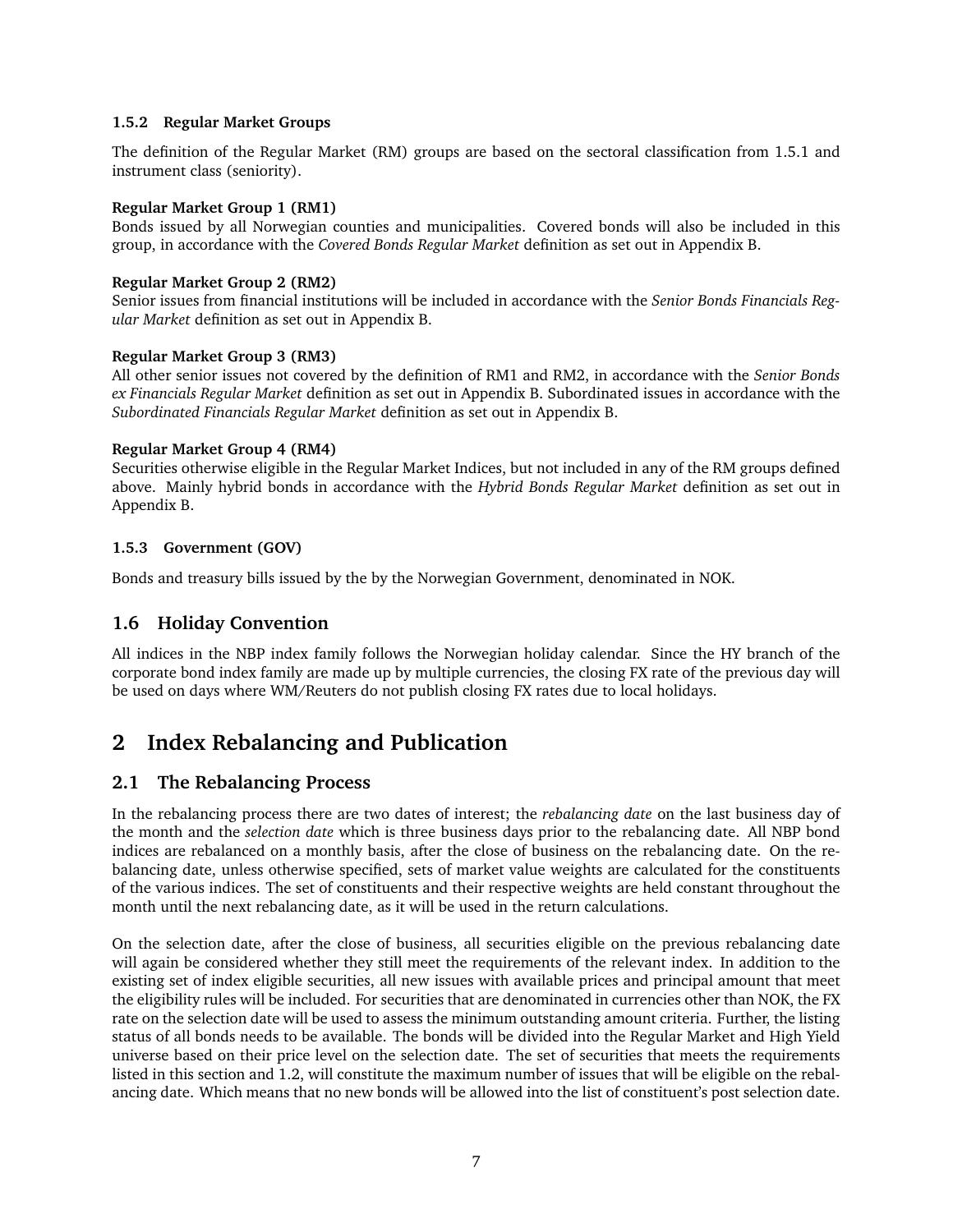On the rebalancing date, after the close of business, the set of securities that was decided upon on the selection date will be reassessed. The requirement of a minimum of NOK 300 million outstanding will be assessed for securities which have been affected by corporate actions, e.g. currencies fluctuations will not affect the sample between the selection date and the rebalancing date. Issues with changes to their maturity which causes the bond to no longer fulfill the required remaining maturity, as specified for their index in [1.2](#page-4-0) will be excluded. Following this reassessment, all prices, FX rates and principal amounts are updated. The resulting universe will now constitute the next month's index universe.

Intra month changes to the constituents due to corporate action will be reflected in the return of the index where the relevant constituent is included, but will not change the weight of the constituent in the index as set at the last rebalancing date nor will it change the status of an issue from eligible to ineligible during the month. This extends to non-overlapping indices, a bond will not change its index affiliation due to changes in its sector mapping nor pricing level intra month. Further, all intra month payments (interest, principal etc.) earns no reinvestment income intra month but contributes to the total return of the index and will be reinvested pro rata across the entire index at the next rebalancing date.

# <span id="page-8-0"></span>**2.2 Index History**

The index base date is December 31st 2014 (index value=100), with the first adjustment made on the last business day in January 2015.

# <span id="page-8-1"></span>**2.3 Publications**

On the first business day following the selection date, a preliminary list of the constituents for the next month will be published. No additional securities will be included in the index following the selection date, and thus this list reflects the maximum number of issues to be included in the index on the rebalancing date. The final list of next month's constituents will be published during business hours on the first business/calendar day following the rebalancing date.

# <span id="page-8-2"></span>**2.4 Corrections**

NBP strives to produce indices free of errors; however, there may be occasions where erroneous data is published. Such errors may be caused by incidents of pricing errors or incorrect reference information. If such an event were to occur, it would in the most extreme cases entail a restatement. A restatement of the indices would only be relevant if the magnitude of the error will have a significant impact on the daily/monthly index values, in aggregate or sectoral. If such an event occur NBP reserves the right to recalculate the affected indices. NBP will in such events give notice to affected clients. Minor errors in the return calculations for a constituent, due to e.g. insufficient information about a corporate event, may occur. NBP will correct such errors by offsetting the erroneous calculation when the error is detected and confirmed.

# <span id="page-8-3"></span>**2.5 Precision and Quality Control**

- Exhaustive information regarding corporate action data, that can/will affect index return, may not always be timely available at all times. NBP will therefore use its best effort, based on the available information, to adjust the affected return components on the record date of the corporate actions.
- Index values will be rounded off to 6 decimals.
- Return values will be rounded off to 10 decimals.
- All sub-indices will be calculated as long as there exist one or more eligible bonds. In instances where this is not fulfilled, the previous months level will be continued. This exception extends to a maximum of six months (six replications), at which point the index will be dissolved.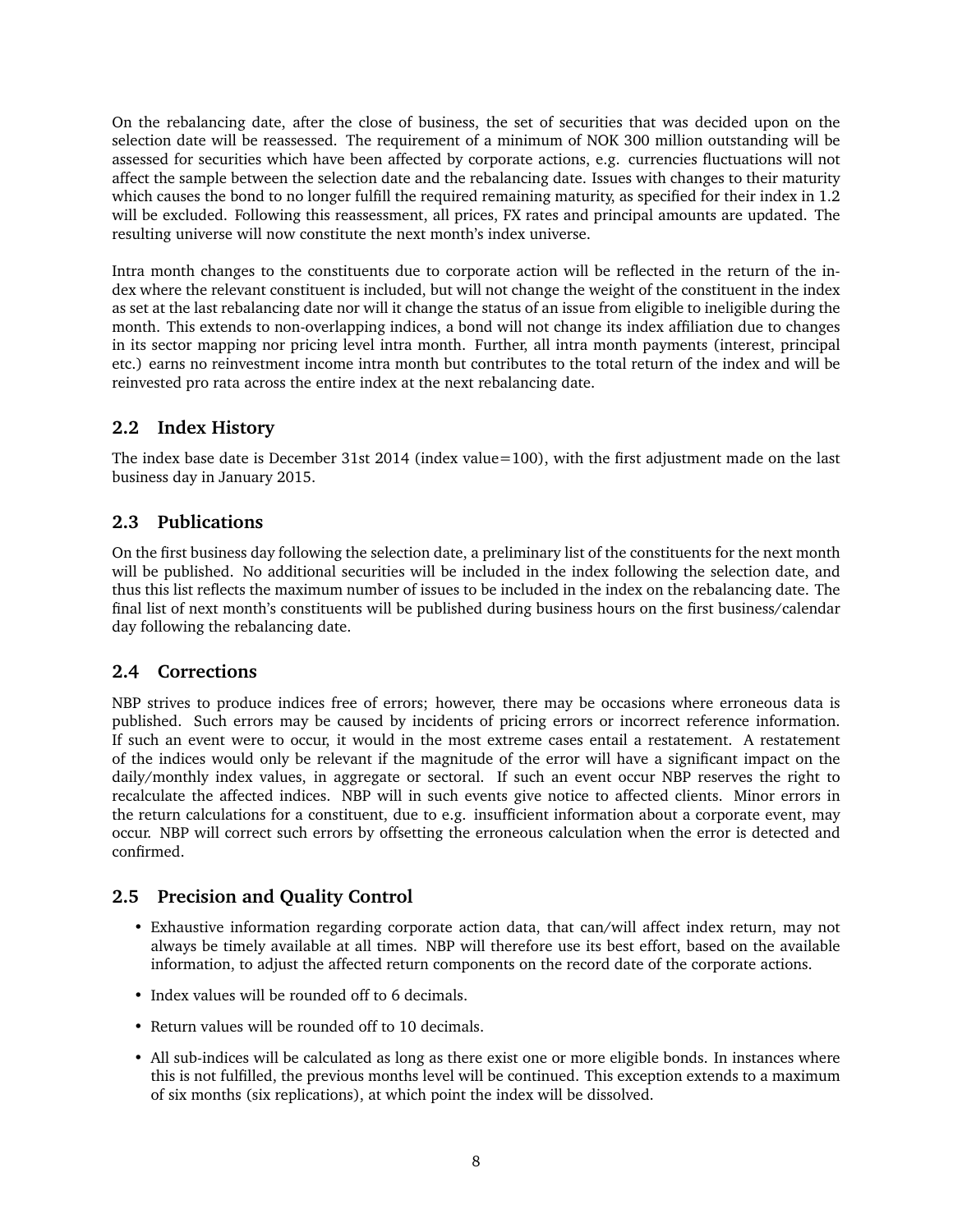# <span id="page-9-0"></span>**3 Index Calculations**

# <span id="page-9-1"></span>**3.1 Total Return**

The month-to-date index total return in local currency (TR<sup>LC</sup>), on any given date t, is defined as the sum of the weighted return of the  $n$  constituents of the index.

<span id="page-9-3"></span><span id="page-9-2"></span>
$$
TR_t^{LC} = \sum_{i=1}^n w_{i,t-s}^{MV} \times TR_{i,t}^{LC}
$$
 (1)

where  $w_{i,t-s}^{\text{MV}}$  is the monthly market value weight of constituent *i* set on the last rebalancing date,  $t - s$ .

$$
w_{i,t-s}^{\text{MV}} = \frac{\text{MV}_{i,t-s}}{\sum_{i=1}^{n} \text{MV}_{i,t-s}}, \text{ where } \sum_{i=1}^{n} w_{i,t-s}^{\text{MV}} = 1
$$
 (2)

The security level calculation of total return in local currency will be divided into 5 components: price return, coupon return, paydown return, redemption return and the return on all extra cash payments.

$$
TR_{i,t}^{LC} = \frac{MV_{i,t} + Cash_{i,(t-s,t)} - MV_{i,t-s}}{MV_{i,t-s}} = \underbrace{\frac{P_{i,t} - P_{i,t-s}}{P_{i,t-s} + AI_{i,t-s}} + \underbrace{\frac{AI_{i,t} - AI_{i,t-s} + Coupon_{i,t}}{P_{i,t-s} + AI_{i,t-s}}}_{\text{Price Return}_{i,t}} + \underbrace{\frac{P_{i,t} - P_{i,t-s}}{P_{i,t-s} + AI_{i,t-s}}}_{\text{Ceumann}_{i,t}} + \underbrace{\frac{Q_i}{P_{i,t-s} + AI_{i,t-s}}}_{\text{Redemption Return}_{i,t}} + \underbrace{\frac{(P_{i,q,r} - P_{i,q,r})}{P_{i,q,r} + AI_{i,q,\text{settle}}}_{P_{i,t-s} + AI_{i,t-s}} - (P_{i,t} + AI_{i,t} + C_{i,m})}_{\text{Paydown Return}_{i,t}}}_{\text{Paydown Return}_{i,t}} \n\tag{3}
$$

where  $q=1,...,Q_i$  is the corporate actions for bond  $i$  in the index period, and  $\alpha_{i,q,t}$  takes on different values depending on the nature of the relevant corporate action.

$$
\alpha_{i,q,t} = \begin{cases}\n(1 - b_{i,t}) \times \mathsf{C}_{i,t} & , \text{ if } \text{PIK} \\
\mathsf{N}_{i,q,t} / \mathsf{N}_{i,t-s} & , \text{ if } \text{redemption} \\
0 & \text{ else (e.g. bullet bonds without any corporate actions)}\n\end{cases}
$$

In the function above,  $b_{i,t}$  denotes the share of a coupon payment  $C_{i,t}$  that is settled in cash. N<sub>i,t−s</sub> is the notional amount outstanding at the last rebalancing date and  $N_{i,q,t}$  is the amount redeemed for corporate action number q at date t. P denotes the clean price, AI the accrued interest and  $AI<sub>i,q,settle</sub>$  captures any accrued interest payment up to the settlement date for corporate action  $q$ . The clean price on the record date of the corporate action is denoted as  $P_{i,q,r}$  and coupon payments made post settlement of redemption, on date m, is denoted as  $C_{i,m}$ .  $K_{i,q}$  can take on four different values, depending on what corporate action that leads to the change in the outstanding amount:

$$
K_{i,q} = \begin{cases} \text{Call/put price} & \text{, if partial call/put} \\ \text{Par/Contractual annotation price} & \text{, if amortization} \\ \text{Market price/agreed offer price} & \text{, if buy back} \\ 0 & \text{, PIK coupon} \end{cases}
$$

The redemption return measures the price return from deviations between any agreed price  $K_{i,q}$  and the clean price  $P_{i,q,r}$  on the record date of redemption. Paydown return, on the other hand, captures the potential loss of future cash flows following early redemption. This adjustment is necessary since the total return calculation assumes full investment until next rebalancing date, and thus measures what the investor would have received if the bonds were not redeemed. The last element of [\(3\)](#page-9-2), Extra Cash $_{i,t}$ , captures any other extra agreed payments for bond i on day t not captured by the other return elements. Modifications to  $(3)$ due to various corporate actions and/or PIK bonds will be further elaborated in sections [3.3](#page-10-1) and [3.4.](#page-10-2)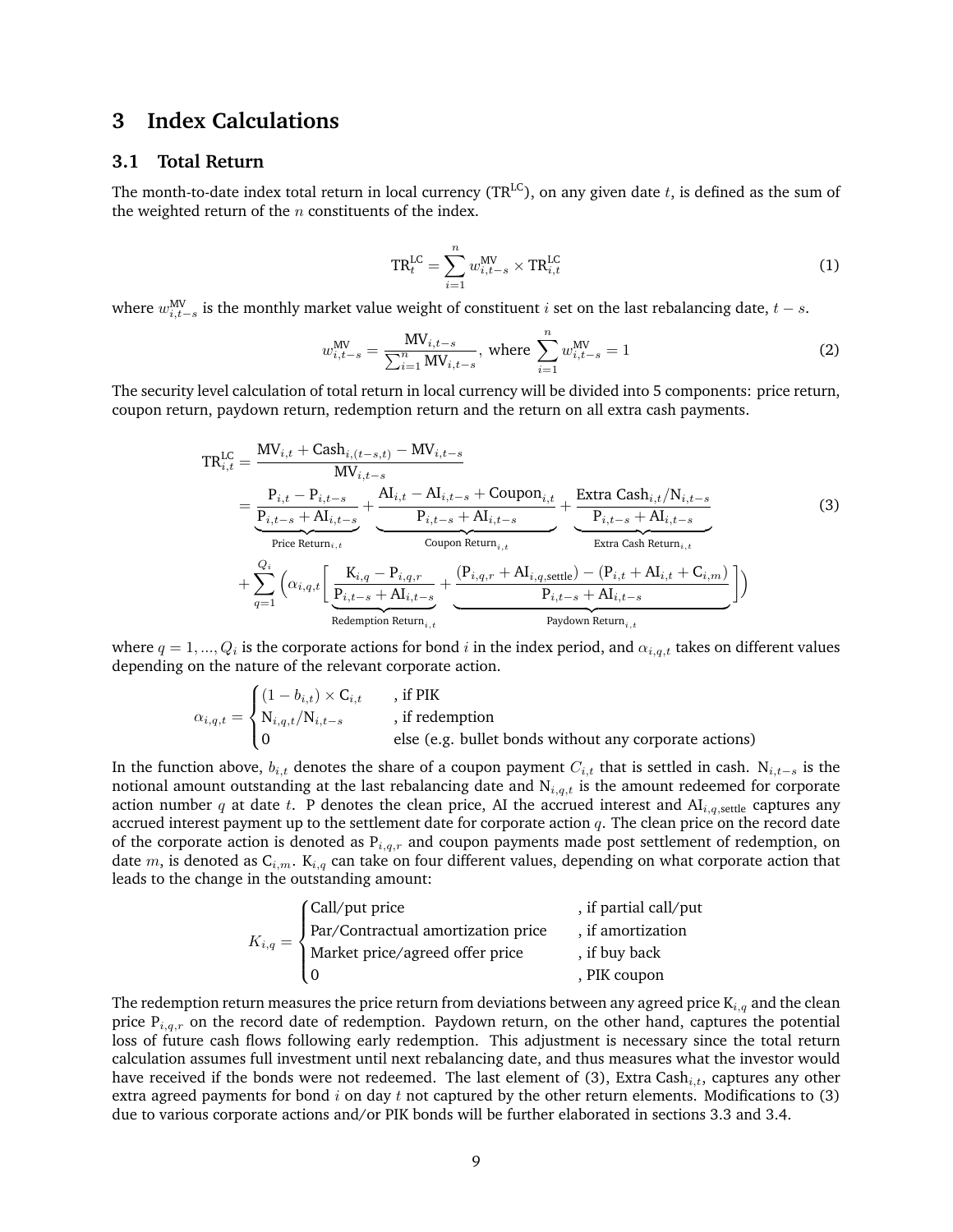# <span id="page-10-0"></span>**3.2 Index Value**

The daily closing index value  $(IV_t)$  in local currency (LC) is a function of the prior month-end index value  $(IV_{t-s})$ , and the current month-to-date return (TR<sup>LC</sup>) in local currency.

<span id="page-10-3"></span>
$$
IV_t^{LC} = IV_{t-s}^{LC} \times \left(1 + TR_t^{LC}\right)
$$
 (4)

#### <span id="page-10-1"></span>**3.3 Payment-In-Kind Bonds**

This section describes how PIK bonds are handled in the index calculations. All PIK bonds that are not marked as being in non-payment nor trading flat of accrued will accrue interest. This accrued interest will be valued at the market price of the relevant bond. If the PIK status is known at the rebalancing date the accrued interest in the denominator in [\(3\)](#page-9-2) will be adjusted accordingly. More specifically:

PIK adj<sub>i,t-s</sub> = 
$$
\begin{cases} P_{i,t-s}/100, & \text{if PIK coupon at } t-s \\ 1, & \text{else} \end{cases}
$$

The interest that accrue intra month  $(A_{i,t})$  will also be subject to an adjustment according to the daily market price  $(P_{i,t})$ :

PIK adj<sub>i,t</sub> = 
$$
\begin{cases} P_{i,t}/100 & , \text{if PIK coupon at } t \\ 1 & , \text{else} \end{cases}
$$

A bond that does not have a PIK status at the beginning of the month will change status when a formal approval of such a change to the terms of the bond has been approved or when an interest payment leads to a change in the relevant bond's principal in VPS, whichever event that is observed first.

For PIK bonds the total return in [\(3\)](#page-9-2) can be expressed as follows for a single coupon payment made either fully or partially in-kind:

$$
TR_{i,t}^{LC} = \underbrace{\frac{P_{i,t} - P_{i,t-s}}{P_{i,t-s} + PIK \text{ adj}_{i,t-s} \times AI_{i,t-s}}}_{\text{Price Return}_{i,t}} + \underbrace{\frac{PIK \text{ adj}_{i,t} \times AI_{i,t} - PIK \text{ adj}_{i,t} \times AI_{i,t-s} + b_{i,t} \times C_{i,t}}{P_{i,t-s} + PIK \text{ adj}_{i,t-s} \times AI_{i,t-s}}}_{\text{Coupon Return}_{i,t}} \tag{5}
$$
\n
$$
+ \alpha_{i,t} \left[ \underbrace{\frac{-P_{i,r}}{P_{i,t-s} + PIK \text{ adj}_{i,t-s} \times AI_{i,t-s}}}_{\text{Redemption Return}_{i,t}} + \underbrace{\frac{(P_{i,r} + PIK \text{ adj}_{i,r} \times AI_{i,t-s} - P_{i,t} + PIK \text{ adj}_{i,t} \times AI_{i,t})}{P_{i,t-s} + PIK \text{ adj}_{i,t-s} \times AI_{i,t-s}}}_{\text{Paydown Return}_{i,t}} \right]
$$

where  $b_{i,t} \times C_{i,t}$  is the share of the coupon payment made in cash and  $\alpha_{i,t}$  as defined in section [3.1.](#page-9-1) The sum of the redemption and paydown return can be considered as the market price adjusted value of the PIK coupon. Bonds that enters the index as PIK bonds at the beginning of the month will have PIK adj<sub>it–s</sub> = P<sub>i,t−s</sub>/100 throughout the month, but if changes are made to the applicable loan agreement which specifies that there shall be no more PIK coupon payments then PIK adj<sub>it</sub> will be set to 1 following the announcement. Further, all bonds issued intra month will be added to the outstanding amount at the next rebalancing date.

# <span id="page-10-2"></span>**3.4 Intra month special events**

#### **3.4.1 Redemptions**

#### 1. **Full redemption**

Securities that are fully redeemed due to a full call, put or buyback will exit the index at their respective call/put or offer price.

Adjusted coupon return =

\n
$$
\frac{AI_{i,settle} - AI_{i,t-s} + C_{i,settle}}{P_{i,t-s} + AI_{i,t-s}}
$$
\n(6)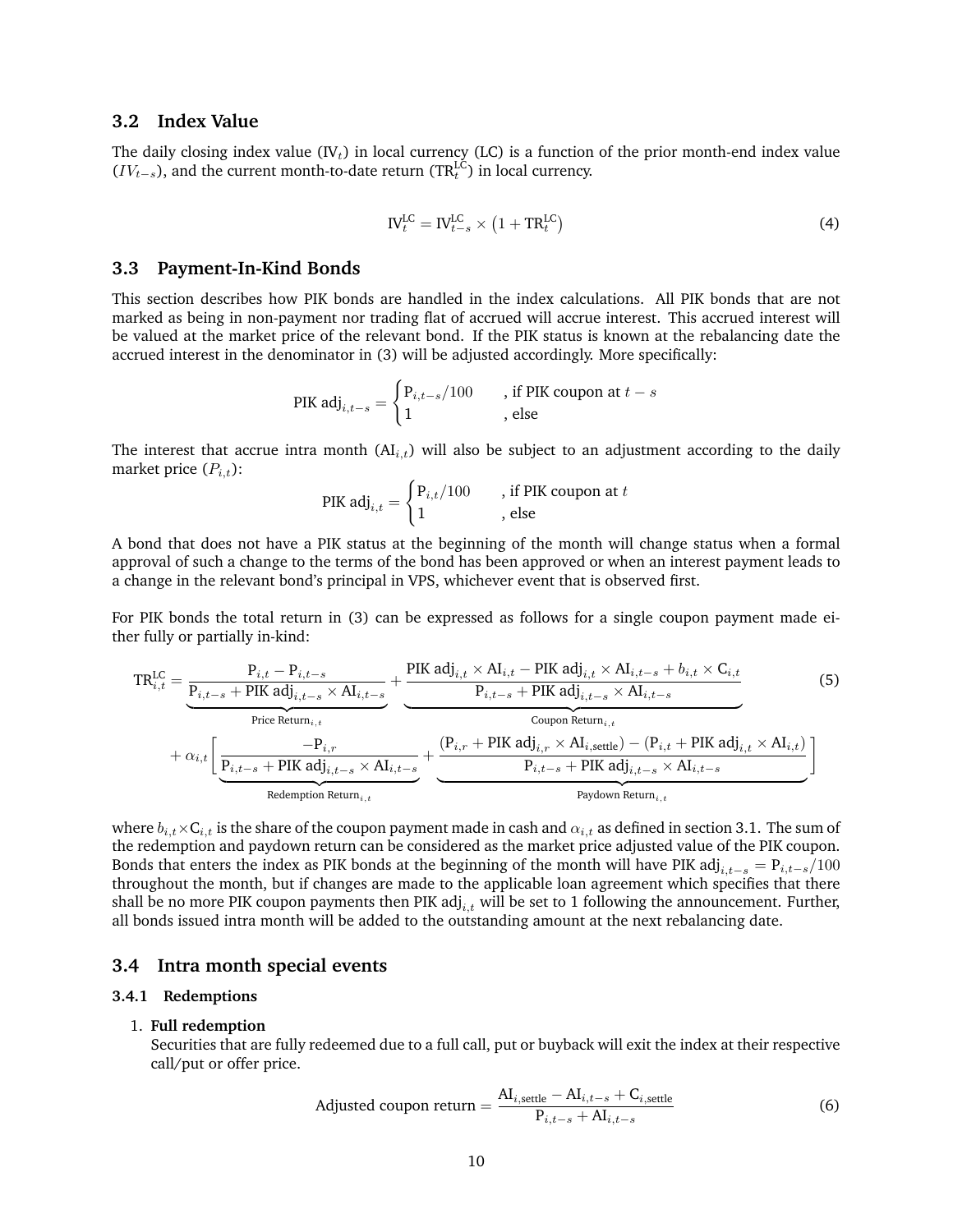#### 2. **Partial redemption (Buyback, Amortizations and Partial Call or Put)**

For corporate actions such as buybacks, amortizations, offers and partial call or put, the calculated price and coupon return assumes that the full position is held throughout the month. To adjust for this effect, paydown return and redemption return will adjust for the reduced market exposure in the respective bond. Paydown return measures the potential loss of all future cash flows following early redemption, that is what the investors would have received if the bonds were not redeemed, while the redemption return measures the premium/discount relative to the market price on the record date of redemption. The price at which the paydown return and redemption return is calculated is given below, as in section [3.1.](#page-9-1)

| Call/put price                                                                                | if call/put     |
|-----------------------------------------------------------------------------------------------|-----------------|
| $K_{i,t} = \left\{ \frac{\text{Par}}{\text{control}} \right\}$ contractual amortization price | if amortization |
| Market price/agreed offer price                                                               | if buyback      |

Finally, it should be noted that for amortized bonds, it is assumed that the coupon and installment are paid on the same date.

#### **3.4.2 Defaulted and Non-Payment Bonds**

If a bond is marked as insolvent, declared as in non-payment or defaults intra month, any accrued interest and scheduled coupon payments will be nulled following the announcement (AI<sub>i,t</sub> = 0 and  $C_{i,t} = 0$ )<sup>5</sup>. This will result in a negative coupon return for the defaulted security throughout the month<sup>6</sup>. The price return, as defined in [\(3\)](#page-9-2) remains unchanged while the coupon return can be rewritten as:

Adjusted coupon return =

\n
$$
\frac{0 - AI_{i,t-s} \times \text{PIK adj}_{i,t-s}}{P_{i,t-s} + AI_{i,t-s} \times \text{PIK adj}_{i,t-s}}
$$
\n(7)

If the pricing of a defaulted bond is discontinued, the bond will continue to be priced at the last available price until the next rebalancing date where the bond is eliminated from the Index.

#### **3.4.3 Bonds trading flat of accrued**

For bond issues where the issuer does not meet its coupon payment obligation, the buyer of the bond is not considered responsible for paying the accrued interest since the last payment was made. Computationally, when bonds are identified as trading flat of accrued then  $AI_{i,t} = 0$ .

Adjusted coupon return =

\n
$$
\frac{0 - AI_{i,t-s} + C_{i,t}}{P_{i,t-s} + AI_{i,t-s}}
$$
\n(8)

### <span id="page-11-0"></span>**3.5 Currency Hedging & Returns**

Indices consisting of bonds denominated in currencies other than the base currency will have a currency return component in the total return calculation. The calculated currency return can be both hedged (H) and unhedged (UH), with the relevant calculus given in the following subsections. The currency convention will be that of WM Reuters' spot foreign exchange rates and forward fixing at 16:00 GMT.

#### **3.5.1 Unhedged return**

Indices with exposure towards other currencies than the *base currency (BC)* of the index will at the beginning of each month buy the bonds denominated in a foreign currency, *local currency (LC)*, and unwind this currency position at month-end. The unhedged total return  $(TR^{BC, UH})$  on bond i, denominated in currency  $j$ , can be expressed as follows: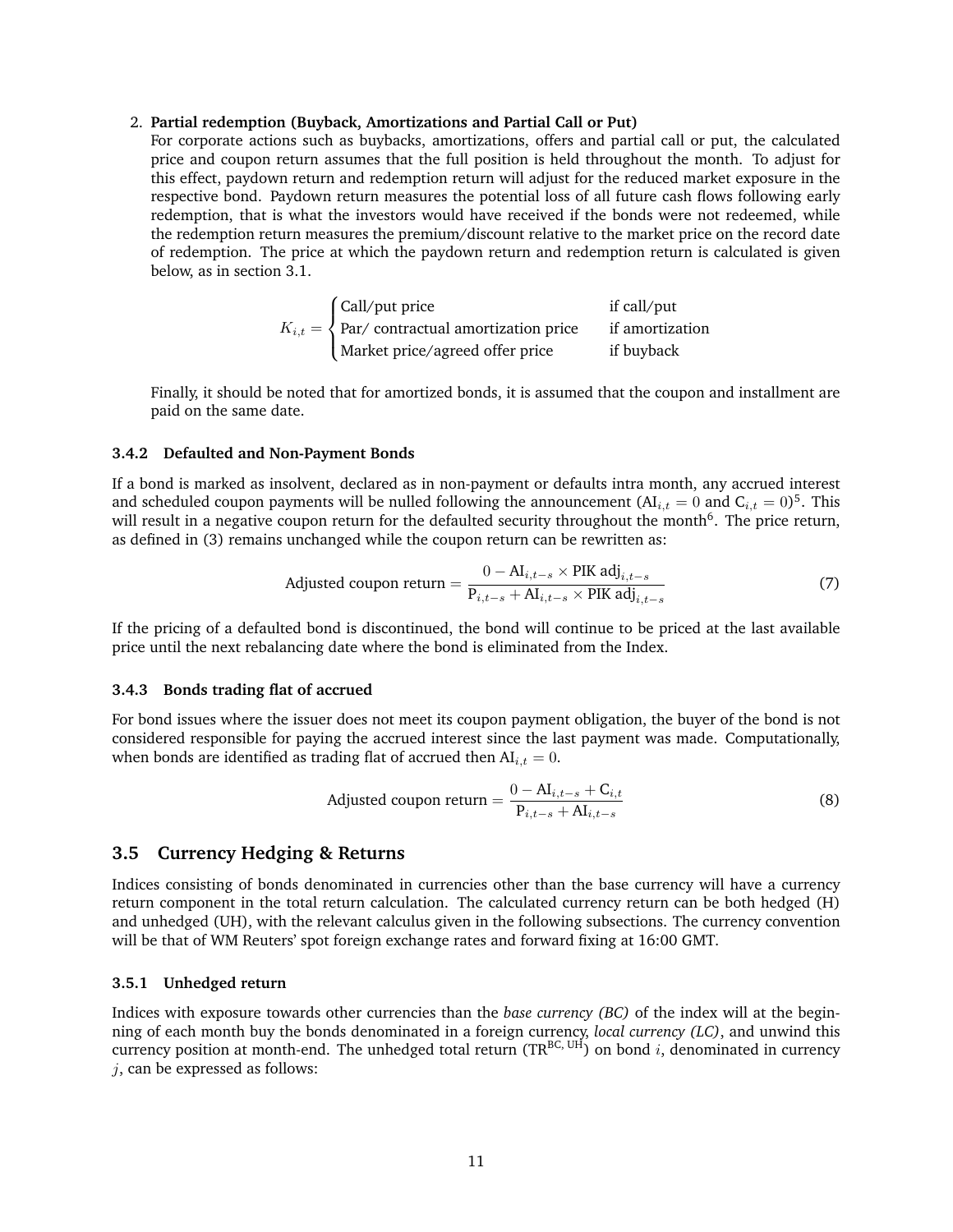$$
TR_{i,j,t}^{BC, \text{ UH}} = TR_{i,j,t}^{LC} + (1 + TR_{i,j,t}^{LC}) \times \frac{FX_{j,t}^{LC/BC} - FX_{j,t-s}^{LC/BC}}{FX_{j,t-s}^{LC/BC}}
$$
(9)

where TR $_{(i,j,t)}^{\text{LC}}$  is the total return of bond  $i$  in its local currency  $j$ . The second part of [\(9\)](#page-12-0) describes the total currency return, both the pure currency investment and the currency return on the increments in the bonds value. FX $_{j,t-s}^{\rm LC/BC}$  and FX $_{j,t}^{\rm LC/BC}$  are the foreign exchange rates at respectively the last rebalancing date  $t-s$  and the index date  $t$ .

The index level of total unhedged return can then be calculated by weighting the return of the individual bonds, in J currencies, by the weights defined in section [3.6.1:](#page-13-2)

<span id="page-12-0"></span>
$$
TR_t^{BC, \text{ UH}} = \sum_{j=1}^{J} \sum_{i=1}^{n} w_{i,j,t-s}^{MV} \times TR_{i,j,t}^{BC, \text{ UH}}
$$
 (10)

The calculation of the closing index value on day  $t$ , given in  $(4)$ , will for the unhedged index translate into

$$
\mathbf{IV}_{t}^{\text{BC, UH}} = \mathbf{IV}_{t-s}^{\text{BC, UH}} \times \left(1 + \mathbf{T} \mathbf{R}_{t}^{\text{BC, UH}}\right)
$$
\n(11)

#### **3.5.2 Hedged return**

The monthly currency-hedged total index return is based on the assumption of a rolling strategy of buying each foreign currency at the beginning of the month and selling one-month forwards. The value of each currency forward contract is assumed to be the full market value at the beginning of the month,  $\text{MV}^{\text{LC}}_{t-s}.$  The index will be fully hedged as of the rebalancing date and no adjustments will be made between rebalancing dates to adjust for price movements, corporate actions or any other changes. During the month the market value of the bonds will fluctuate, and thus the return of a hedged index are driven by two components:

- 1. Growth in the individual bonds' value
- 2. The hedge itself

For bond  $i$ , denominated in currency  $j$ , these two components can at time  $t$  be summarized as:

$$
TR_{i,j,t}^{BC, H} = TR_{i,j,t}^{BC, UH} + h_{j,t-s} \times HR_{j,t}
$$
\n(12)

where  $h_{j,t-s}$  is the hedge ratio and HR<sub>j,t</sub> is the hedged return. All indices assume a 100% hedge of the index market value, e.g.  $h_{j,t-s} = 1$ , unless otherwise stated.The unhedged total return is that defined in [\(9\)](#page-12-0) and HR $_{i,t}$  is defined as:

HR<sub>j,t</sub> = 
$$
\underbrace{\frac{\text{FWD}_{j,(t-s,1M)}^{\text{LC/BC}} - \text{FX}_{j,t-s}^{\text{LC/BC}}}{\text{FX}_{j,t-s}^{\text{LC/BC}}} + \underbrace{\frac{\text{FX}_{j,t}^{\text{LC/BC}} - \text{FWD}_{j,(t,T-t)}^{\text{LC/BC}}}{\text{FWD}_{j,(t,T-t)}^{\text{LC/BC}}} - \underbrace{\frac{\text{FX}_{j,t}^{\text{LC/BC}} - \text{FX}_{j,t-s}^{\text{LC/BC}}}{\text{FX}_{j,t-s}^{\text{LC/BC}}} }_{\text{Current}
$$
(13)

where  $FWD_{j,(t,T-t)}^{\rm LC/BC}$  is the linear interpolated forward rate between the current spot and forward rate for daily intra month calculations on day  $t < T$ , defined as:

$$
\text{FWD}_{j,(t,T-t)}^{\text{LC/BC}} = \text{FX}_{j,t}^{\text{LC/BC}} + \left(\text{FWD}_{j,(t,1\text{M})}^{\text{LC/BC}} - \text{FX}_{j,t}^{\text{LC/BC}}\right) \frac{\text{remaining days in month}}{\text{actual days in month}} \tag{14}
$$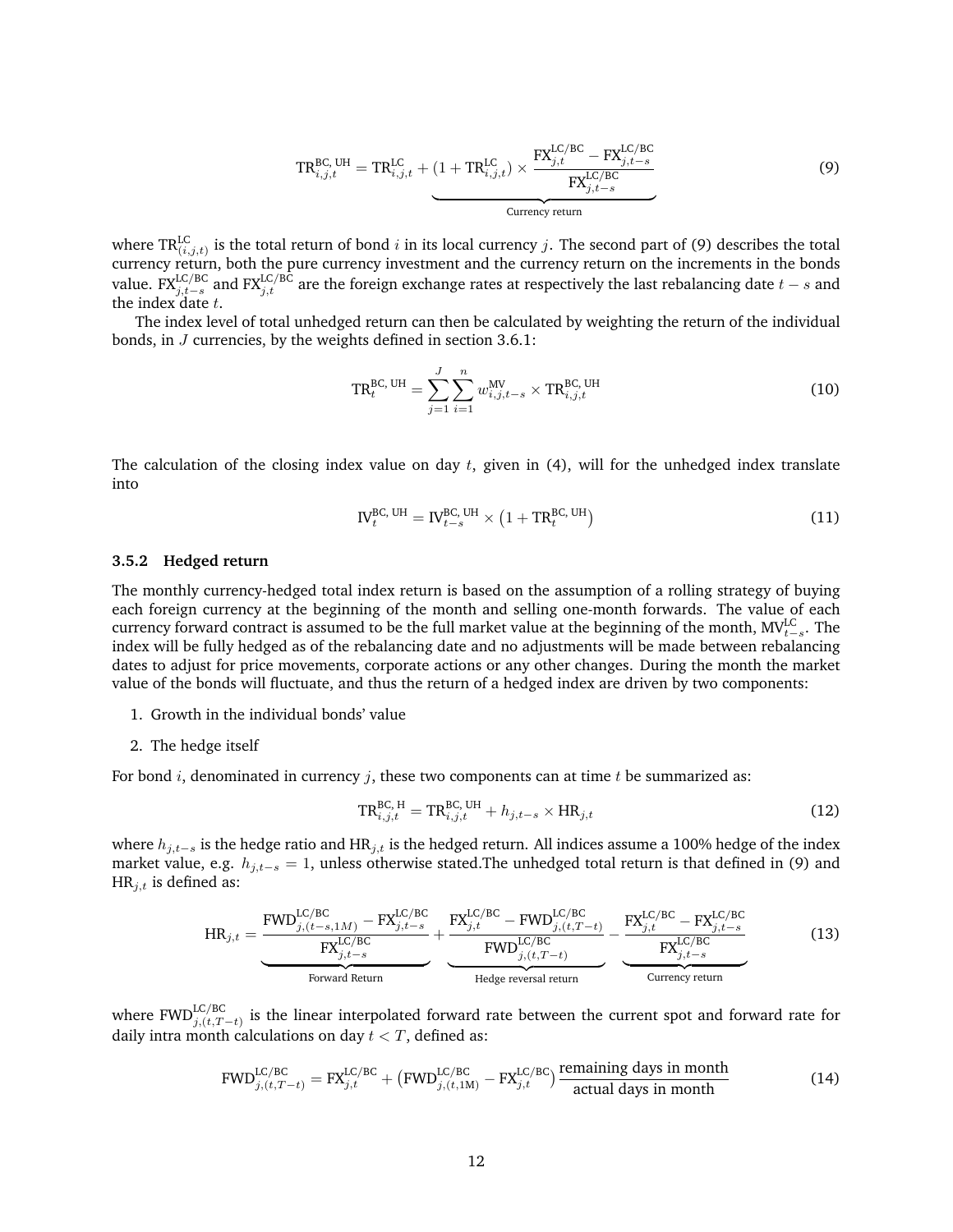where FWD $_{j,t,1\text{M}}^{\text{LC/BC}}$  is the one-month forward for currency  $j$  on day  $t.$  The index level of total hedged return can then be calculated by weighting the return of the individual bonds by the weights defined in section [3.6.1:](#page-13-2)

$$
TR_t^{BC, H} = \sum_{j=1}^{J} \sum_{i=1}^{n} w_{i,j,t-s}^{MV} \times TR_{i,j,t}^{BC, H}
$$
 (15)

The calculation of the closing index value on day  $t$ , given in  $(4)$ , will for the hedged index translate into

$$
IV_{t}^{BC, H} = IV_{t-s}^{BC, H} \times (1 + TR_{t}^{BC, H})
$$
\n(16)

# <span id="page-13-0"></span>**3.6 Weighting**

All return calculations are based on monthly weights, fixed on the last rebalancing date  $t - s$ . All index statistics are based on the daily positions, measured by the market value or the nominal value depending on the statistics calculated.

#### <span id="page-13-2"></span>**3.6.1 Market Value Weighting**

The market value weights for the bonds included in the index can be divided into two groups, the first is the monthly market value weight as defined in [\(2\)](#page-9-3) and the other being a daily market value weight that reflects the exposure of the index intra month:

$$
w_{i,t}^{\text{MV}} = \frac{\text{MV}_{i,t}}{\sum_{i=1}^{n} \text{MV}_{i,t}}, \text{ where } \sum_{i=1}^{n} w_{i,t}^{\text{MV}} = 1
$$
 (17)

#### **3.6.2 Credit Duration Adjusted Weighting**

The credit duration adjusted weighting is each issues market value weight adjusted by its credit duration:

$$
w_{i,t}^{\text{CD}} = \frac{\text{CD}_{i,t} \times \text{MV}_{i,t}}{\sum_{i=1}^{n} \text{CD}_{i,t} \times \text{MV}_{i,t}}, \text{ where } \sum_{i=1}^{n} w_{i,t}^{\text{CD}} = 1
$$
 (18)

# <span id="page-13-1"></span>**3.7 Key Ratios**

This section will explain how all index key ratios are weighted. Important to note is the treatment of defaulted securities. Following such an announcement of default, all key-ratios for the relevant security will immediately be set to zero. In instances where no spread or yield can be calculated the bond will not be included in the averaged key ratio, and thus the denominator in the following subsections will be adjusted accordingly.

#### **3.7.1 Average Modified Duration**

The index' weighted modified duration is the market value weighted sum of the constituents modified duration  $MD_{i,t}$ :

$$
IMDt = \left(\sum_{i=1}^{n} MD_{i,t} \times w_{i,t}^{MV}\right) \times (1 - \text{share of cash})
$$
 (19)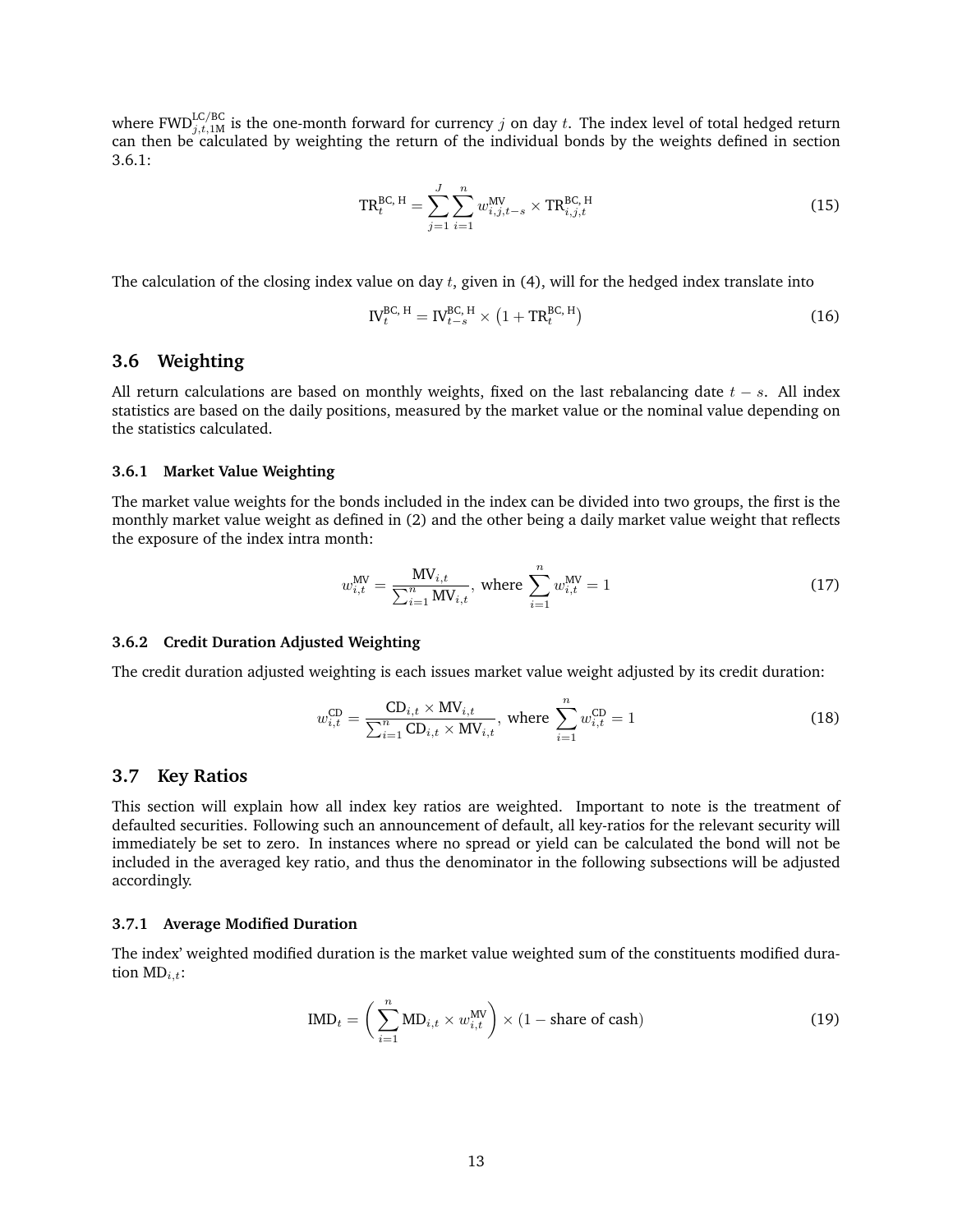#### **3.7.2 Average Credit Duration**

The index' weighted credit duration is the market value weighted sum of the constituents credit duration  $CD_{i,t}$ :

$$
\text{ICD}_{t} = \left(\sum_{i=1}^{n} \text{CD}_{i,t} \times w_{i,t}^{\text{MV}}\right) \times (1 - \text{share of cash})
$$
 (20)

#### **3.7.3 Index Spread**

The index' weighted average spread is the credit duration adjusted weighted sum of the constituents spread  $S_{i,t}$  over 3-month NIBOR:

$$
IS_t = \left(\sum_{i=1}^n S_{i,t} \times w_{i,t}^{CD}\right) \times (1 - \text{share of cash})
$$
 (21)

#### **3.7.4 Average Yield**

The index' weighted average yield to maturity is the credit duration adjusted value weighted sum of the constituents yield to maturity  $Y_{i,t}$ :

$$
IY_t = \left(\sum_{i=1}^n Y_{i,t} \times w_{i,t}^{\text{CD}}\right) \times (1 - \text{share of cash})
$$
 (22)

# <span id="page-14-0"></span>**4 Additional Information**

# <span id="page-14-1"></span>**4.1 Index Reviews**

To ensure the relevance and stability of the indices, all rules noted in this document will be subject to a full review once a year. Amendments will be communicated to registered subscribers of the indices.

#### <span id="page-14-2"></span>**4.2 Contact Information**

Visiting address:

Nordic Bond Pricing, Kronprinsesse Märthas plass 1, 0160 Oslo

E-mail:

[prices@nordicbondpricing.no](mailto:Prices@nordicbondpricing.no)

# **Notes**

<sup>1</sup>https://vff.no/storage/Bransjestandard-for-informasjon-og-klassifisering-av-rentefond-vedtatt-24.6.2021.pdf

 $2$ When an scheduled payment (interest payment or installment) is not made as agreed or the issuer has notified that it will not make the payment, the bond is marked as *non-payment*. When formal insolvency proceedings have been initiated the bond is marked as *insolvent*. When a final notice of default has delivered, the bond is marked as *defaulted*

<sup>&</sup>lt;sup>3</sup>The expected maturity depends on a number of criteria. If the security is early redeemed, that date will used as the maturity date. For Subordinated and Hybrid Financials the first call date will in general be the expected maturity date. In most other cases the expected maturity is the contractual maturity.

<sup>&</sup>lt;sup>4</sup>The listing requirement does not include securities issued by a Norwegian municipality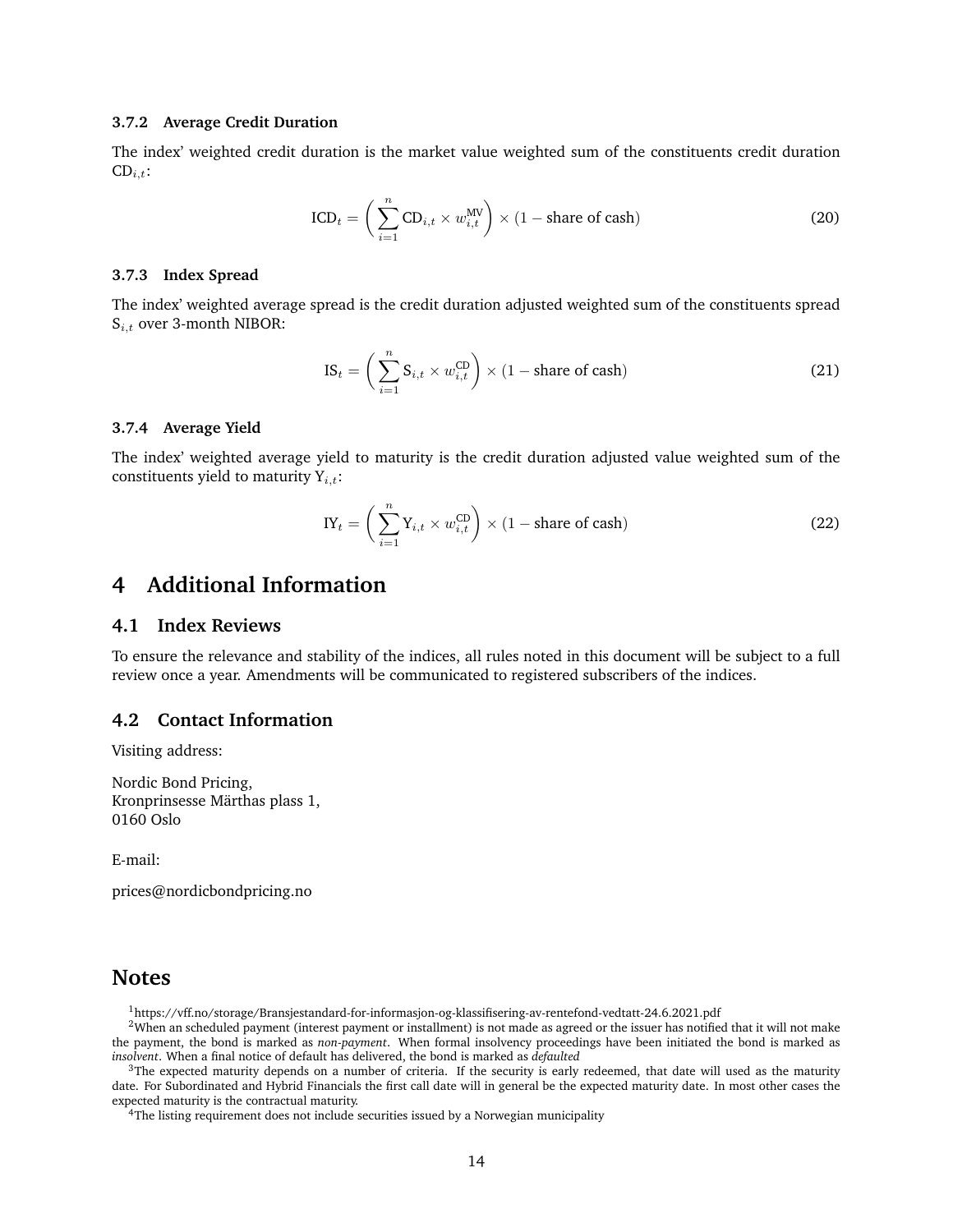${}^{5}$ Except for bonds not officially declared as in default, if there are information available in the market indicating so then accrued interest will continue to be attributed to the specific bond until new information is provided.

<sup>6</sup>All scheduled coupon payments post default date will be set to zero, but if any coupon payment was made post rebalancing date and prior to default date it will be included into the coupon return as a positive return.

# **Appendices**

# <span id="page-15-1"></span><span id="page-15-0"></span>**A Accepted Currencies High Yield**

- NOK
- DKK
- GBP
- SEK
- USD
- EUR

# <span id="page-15-2"></span>**B Definition of Regular and High Yield Market**

Classification of Regular Market and High Yield Market is done in accordance with the principles outlined in this appendix. Regular and High Yield Markets are classified based on the price level of the constituents in terms of a credit spread relative to a reference curve as defined for the various tiers of securities as communicated by NBP.

NBP may seek information and advice among market participants regarding the assessment of one or several constituents. NBP will make the decision based on own sole discretion, in accordance with the principles as outlined here. The principles will be subject to changes based on decisions made, and communicated, by NBP.

Bonds with equal seniority will in general be treated in the same manner for each Issuer. Price level for instruments with an expected maturity in 2.5 to 5.5 years will usually be given more weight in the assessment<sup>7</sup> Instruments with a short time or very long time to maturity will usually be given less weight. The assessment may emphasize and adjust for specific characteristics with the current supply/demand situation in the market $8$ 

In order to avoid frequently reclassifications based on short-time volatility a safety barrier of 15 per cent of the benchmark level will be added to the benchmark level when considering a reclassification to High Yield, and similar 15 per cent of the benchmark level will be subtracted from the benchmark level when considering reclassification to Regular Market. If the constituents reside within the safety barrier for two consecutive months reclassification should be expected to be effective. If there are clear indications that the price shift is of not temporary nature, i.e. when the price level exceeds the safety barrier in a single month, the shift will be effective immediately.

# **B.0.1 Covered Bonds Regular Market**

The benchmark for the Covered Bond Regular Market will be the NBP curve *Covered Residential 6* plus a spread of 30 basis points. All covered bonds with a spread level within this range will qualify for inclusion into the Covered Bond Regular Market.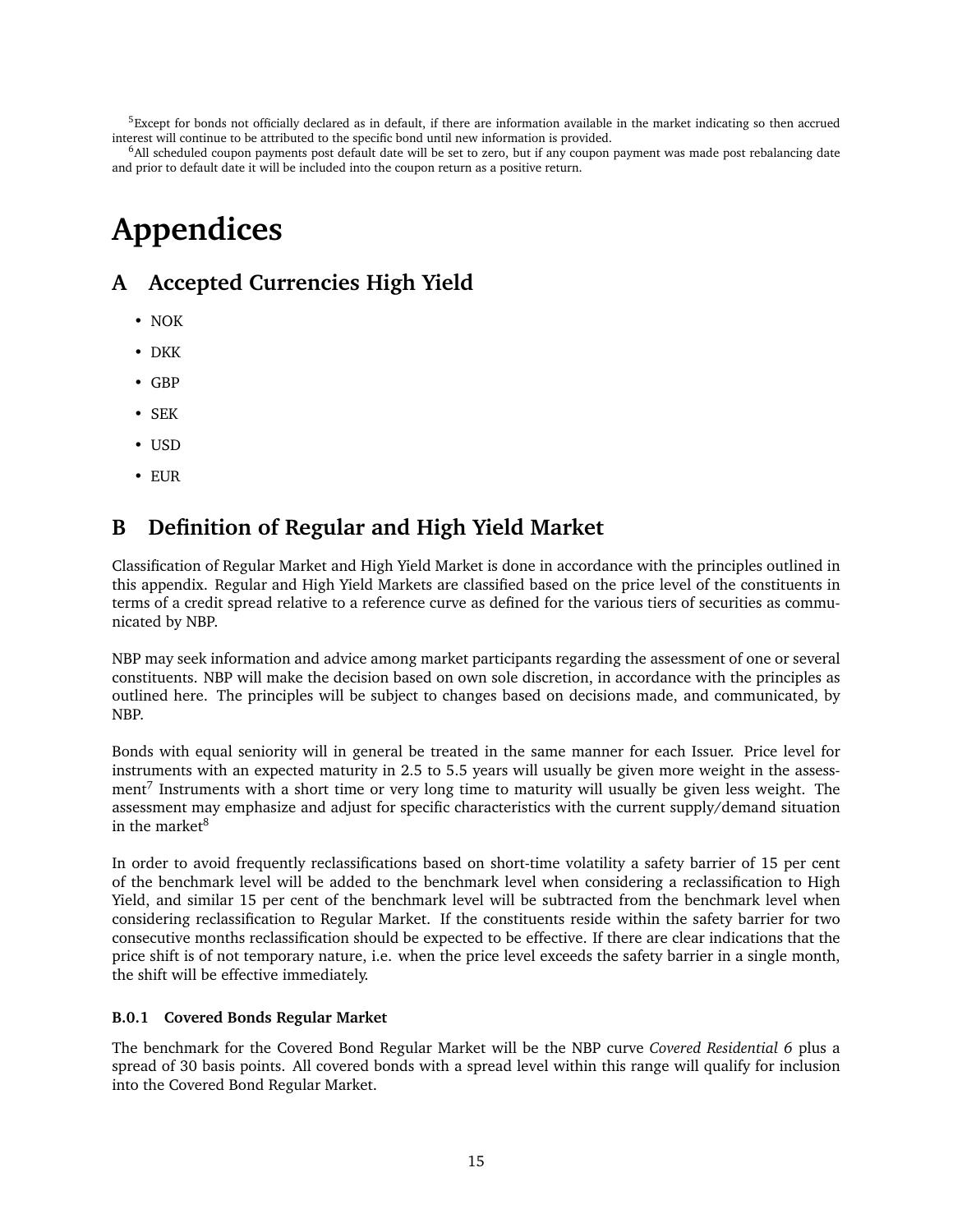### <span id="page-16-1"></span>**B.0.2 Senior Bonds Financials Regular Market**

The benchmark for the Senior Bonds Financials Regular Market will be the NBP curve *Bank 8* plus a spread of 50 basis points. All senior bonds with a spread level within this range and with affiliation to the financial sector will qualify for inclusion into the Senior Bonds Financials Regular Market.

The benchmark for the Senior Non-Preferred Bonds Financials Regular Market will be Senior Unsecured Bonds Financials Regular Market with the addition of the basis point spread between senior non-preferred bonds and senior unsecured bonds for benchmark issuers. All senior non-preferred bonds with a spread level within this range and with affiliation to the financial sector will qualify for inclusion into the Senior Bonds Financials Regular Market

### <span id="page-16-2"></span>**B.0.3 Senior Bonds ex Financials Regular Market**

The benchmark for the Senior Bonds ex Financials Regular Market will the NBP curve *Senior Non-Financials BBB- Composite* with the addition of a spread of 10 basis points. All senior bonds with a spread level within this range and without any affiliation to the financial sector will qualify for inclusion into the Senior Bonds ex Financials Regular Market<sup>9</sup>.

#### **B.0.4 Subordinated Financials Regular Market**

The benchmark for the Subordinated Bonds Financials Regular Market will be the NBP curve *Ansvarlig lån 8*. All subordinated bonds with a spread level within this range and with affiliation to the financial sector will qualify for inclusion into the Subordinated Financials Regular Market.

#### **B.0.5 Hybrid Financials Regular Market**

The benchmark for the Hybrid Financials Regular Market will be the NBP curve *Fondsobligasjoner 2*. All hybrid bonds with a spread level within this range and with affiliation to the financial sector will qualify for inclusion into the Hybrid Bonds Regular Market.

### **B.0.6 High Yield**

All bonds that do not fall within the spread range as defined for their respective security classifications will be defined as High Yield bonds.

#### **B.0.7 Amendments to the definitions**

Based on shifting market conditions, NBP may decide to adjust benchmark levels. NBP may also decide to add or adjust the different tiers in order to make the definitions relevant to the universe of constituents from time to time. Such decisions will be duly communicated to registered subscribers of the indices.

# <span id="page-16-0"></span>**C Duration Target Indices**

The object of this section is to present an in-detail description of the duration target indices. Unlike the general index calculation described in section 3 where index constituent weights are market value weights based on total outstanding nominal amount, duration target indices constituent weights are adjusted to equal target modified durations (hereafter referred to as duration) of 0.25 (3M), 0.5 (6M), 1, 3 and 5 respectively.

The matrix in figure [6](#page-17-0) depicts the full set of 12 sector specific RM duration targeted indices that NBP provides (framed by the red line), based on combinations of Regular Market (RM) groups and duration targets 1, 3 and 5. In addition, 9 compound sector duration target indices will be available, with the compound sectors RM1/RM2, RM2/RM3 and RM1/RM2/RM3 and duration targets 1, 3 and 5 (not shown in figure [6\)](#page-17-0).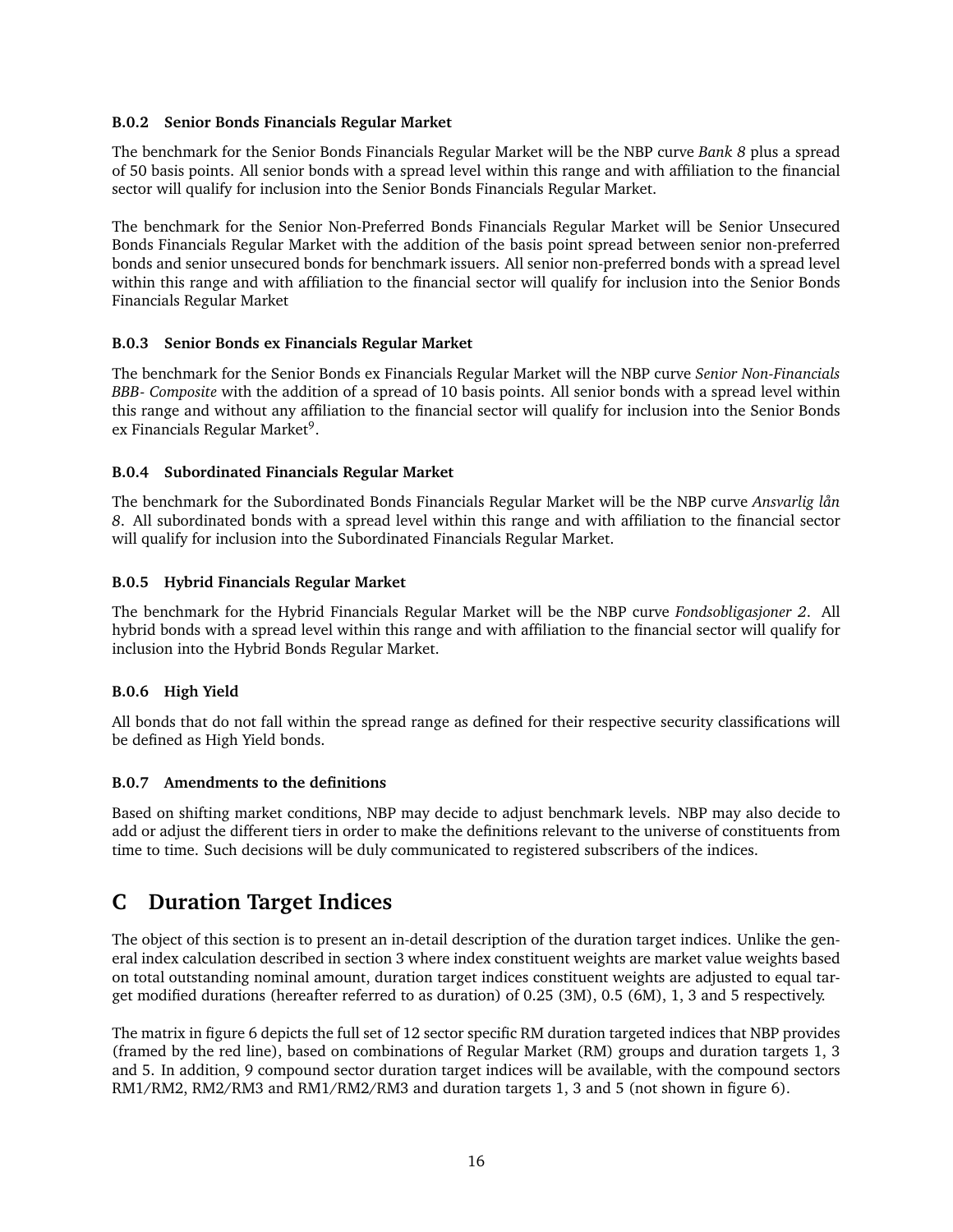Three market value based floating rate notes only indices with the compound sectors RM1/RM2, RM2/RM3 and RM1/RM2/RM3, are published as well.

|  |                                                             | <b>RMFRN</b> | <b>RMFIXED</b> |       |       |
|--|-------------------------------------------------------------|--------------|----------------|-------|-------|
|  |                                                             |              | RMD1           | RMD3  | RMD5  |
|  | RM 1                                                        | RM1FRN       | RM1D1          | RM1D3 | RM1D5 |
|  | Regular Market Groups<br>RM <sub>2</sub><br>RM <sub>3</sub> | RM2FRN       | RM2D1          | RM2D3 | RM2D5 |
|  |                                                             | RM3FRN       | RM3D1          | RM3D3 | RM3D5 |
|  | RM <sub>4</sub>                                             |              |                |       |       |

Figure 6: Full set of sector specific duration targeted regular market indices (in red).

The matrix in figure [7](#page-17-1) depicts the set of government duration targeted indices NBP will provide (framed by a red line). NBP will offer five duration targets indices with duration targets between 0.25 and 5.

<span id="page-17-0"></span>

| <b>GOVALL</b>                      |        |  |  |  |
|------------------------------------|--------|--|--|--|
| <b>GOVBONDS</b><br><b>GOVBILLS</b> | GOVD3M |  |  |  |
|                                    | GOVD6M |  |  |  |
|                                    | GOVD1  |  |  |  |
|                                    | GOVD3  |  |  |  |
|                                    | GOVD5  |  |  |  |

<span id="page-17-1"></span>Figure 7: Full set of duration targeted government indices (in red).

All indices with duration targets consist of only fixed rate and zero-coupon issues and are weighted according to the following methodology:

- 1. The index constituents are either selected from the aggregated fixed interest constituents for the aggregated duration indices or divided into their respective Regular Market group.
- 2. To ensure that constituents in the duration target indices are representative, the following rules apply to the selection of eligible issues:

**Duration target 0.25:** Include exclusively issues with a modified duration below 0.875.<br>**Duration target 0.5:** Include exclusively issues with a modified duration below 1.25. Include exclusively issues with a modified duration below 1.25.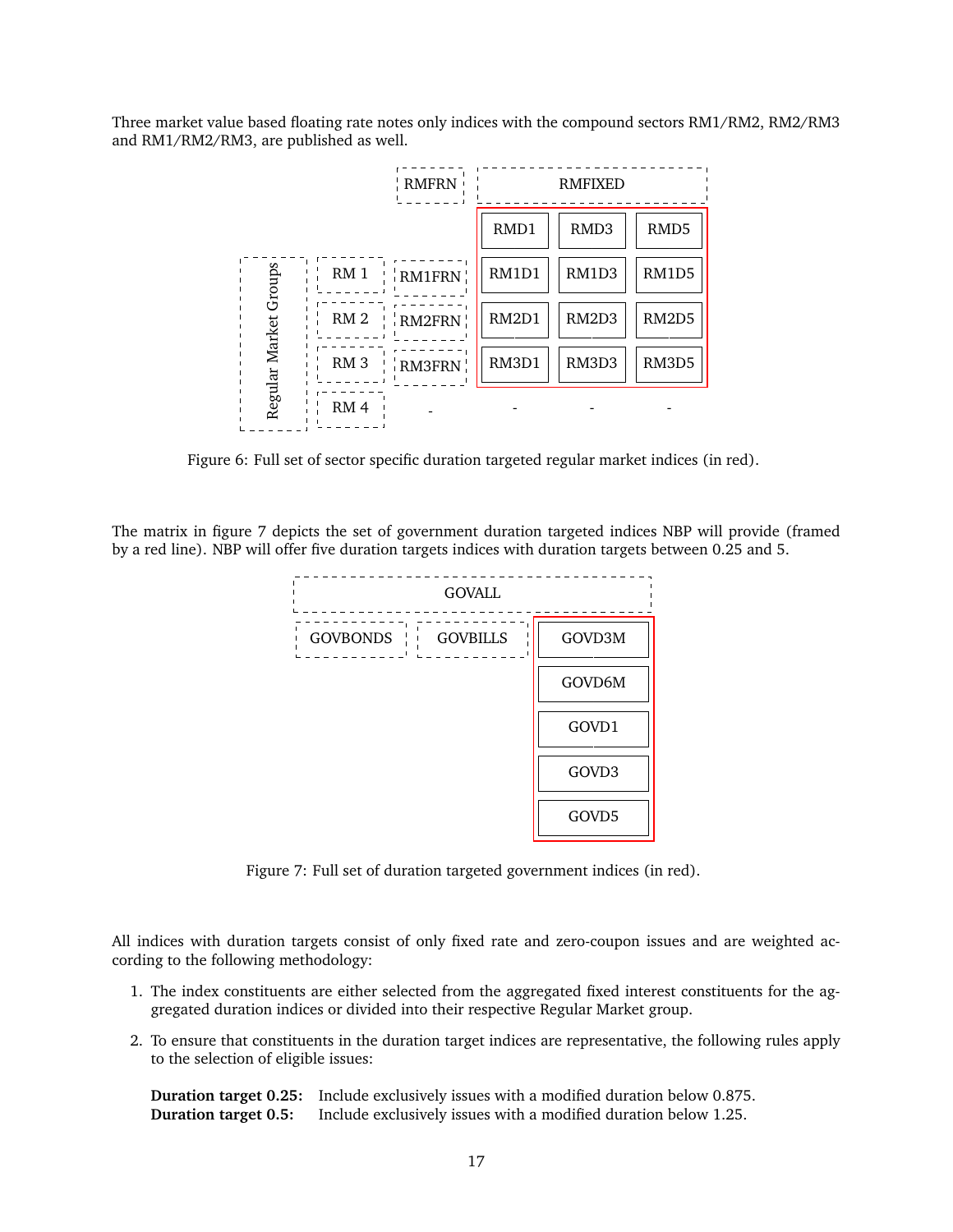| Duration target 1:        | Include exclusively issues with a modified duration below 3.                |
|---------------------------|-----------------------------------------------------------------------------|
| Duration target 3:        | Include exclusively issues with more than a year to maturity and a modified |
|                           | duration below 8.                                                           |
| <b>Duration target 5:</b> | Include exclusively issues with a more than a year to maturity.             |

Allowing the full set of constituents into all duration targeted indices would result in adjusted weights which markedly deviates from its market value weight, hence the narrowing of the assortment of bonds.

- 3. The eligible issues in the various indices are then divided into two portfolios, portfolio 1 (P1) includes all issues with a modified duration lower than the target duration ( $\bar{D}^{\text{target}}$ ) and portfolio 2 (P2) includes all issues with a modified duration higher than the target duration of the index.
- 4. Market value weights within each of the two portfolios at rebalancing date  $t s$  are calculated, and the weight of bond  $i$  in portfolio P1 and P2 is given as:

$$
w_{i,t-s}^{P1} = \frac{MV_{i\in P1,t-s}}{\sum_{i=1}^{n} MV_{i\in P1,t-s}}, \text{ where } D_{i,t-s} < D^{\text{target}} \text{ and } \sum_{i=1}^{n} w_{i,t-s}^{P1} = 1
$$
 (23)

$$
w_{i,t-s}^{P2} = \frac{MV_{i\in P2,t-s}}{\sum_{i=1}^{n} MV_{i\in P2,t-s}}, \text{ where } D_{i,t-s} > D^{\text{target}} \text{ and } \sum_{i=1}^{n} w_{i,t-s}^{P2} = 1
$$
 (24)

5. The weighted durations of the two portfolios are calculated ( $D^{P1}$  and  $D^{P2}$ ) using the weights calculated in step 4. Given the weighted durations and the target duration ( $D^{target}$ ), an adjustment factor  $x_1$  can be solved in the following set of equations:

$$
Dtarget = DP1 \times x_1 + DP2 \times x_2, where x_1 + x_2 = 1 and x_1, x_2 \ge 0
$$
 (25)

Solving this with respect to  $x_1$ :

$$
x_1 = \frac{D^{P2} - D^{\text{target}}}{D^{P2} - D^{P1}} \tag{26}
$$

6. Final index constituent weights are given by  $w_{i,t-s} = w_{i,t-s}^{p_j} \times x_j$  where  $i = 1, \dots, n$  and  $j = 1, 2$ , where market value weights in P1 is multiplied by  $x_1$  and by  $x_2$  in P2.

The duration of floating rate notes (FRNs) the duration is piecewise declining in time; the duration is declining until the next fixing date where it is reset to the length of the fixing period. For fixed interest bonds on the other hand, the duration should be expected to decline over time. To allow for this drifting effect and keeping the average duration within a month equal to the target, an addendum  $(\epsilon)$  is added to the duration target  $D<sup>target</sup>$ . This applies for all duration targets.

#### **Special circumstances for duration targeted indices**

As the markets which the duration targeted indices are based on are not static across time, some special events may arise when the issued volume in various market segments change. The duration target indices require a minimum of two bonds for the methodology described above to be applicable, one on each side of the duration target. This illustrates an event where the fixed duration may not be maintained. The handling of such an event is outlined in the final bullet point in section [2.5.](#page-8-3) As for duration target 0.25, only one security may be eligible (given the condition on minimum one month to maturity at rebalancing date). In this event the index may consist of only one security for the actual period with a weight of 100 % and the duration of the index will be equal to the actual security's duration in that particular period.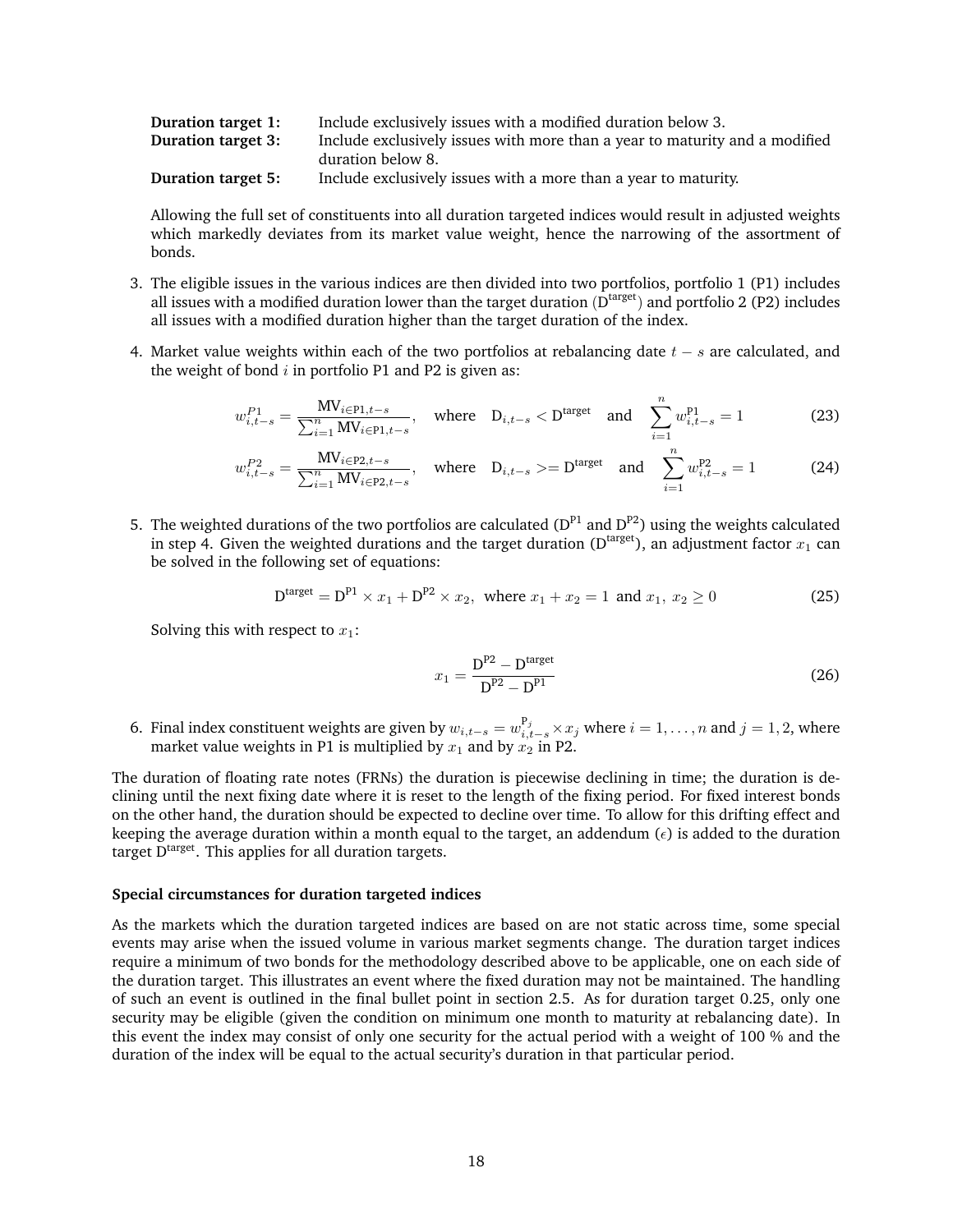# <span id="page-19-0"></span>**D Weighted Average Life (WAL) Target Indices**

The object of this section is to present an in-detail description of the WAL target indices. 'Weighted Average Life' (WAL) is the average length of time unpaid principal on a bond remains outstanding. The WAL of the index is thus the average time until the principals of the underlying securities are repaid. To calculate index WAL the time to maturity for each constituent is multiplied by the corresponding weight.

Using market value weights for all eligible securities, based on total outstanding nominal amount, as constituent weights, index WAL will most likely not equal the target WAL. To equal the target WAL, constituent weights are adjusted by dividing the constituents into two sub-portfolios by the target WAL: Issues with time to maturity equal to or below the target WAL will be in put in one sub-portfolio and issues with time to maturity above the target WAL will be in put in another sub-portfolio. For each sub-portfolio a factor is calculated, based on the sub-portfolios weighted time to maturity. The sub-portfolio market value weights are multiplied by the corresponding factor to obtain the index constituents' adjusted weights. The adjusted weights will give the target WAL.

When calculating WAL, the VFF Standard specify that the securities' time to maturity is the final maturity date<sup>10</sup> and, unlike market conventions, this applies for subordinated issues too. Exempt from this rule is covered bonds, where the first call is used as maturity date. It should be noted, however, that the time to maturity rule applies for weighting purposes only, ordinary time to maturity market conventions is used in price and key ratios calculations for index constituents.

#### **D.0.1 WAL Index Low Risk Method**

Constituent securities eligible for WAL Index Low Risk are weighted according to the following methodology to meet a specified WAL target:

1. The eligible issues are divided into two sub-portfolios: P1, which includes all issues with time to maturity equal to below the WAL target  $(W<sup>target</sup>)$  and P2, which includes all issues with time to maturity above the target time to maturity.

Market value weights within each of the two sub-portfolios at rebalancing date  $t - s$  are calculated, and the weight of bond  $i$  in the sub-portfolios are:

$$
w_{i,t-s}^{\text{PI}} = \frac{\text{MV}_{i \in \text{PI}, t-s}}{\sum_{i=1}^{n} \text{MV}_{i \in \text{PI}, t-s}}, \quad \text{where} \quad \text{TM}_{i,t-s} <= \text{W}^{\text{target}} \quad \text{and} \quad \sum_{i=1}^{n} w_{i,t-s}^{\text{PI}} = 1 \tag{27}
$$

$$
w_{i,t-s}^{\text{P2}} = \frac{\text{MV}_{i \in \text{P2}, t-s}}{\sum_{i=1}^{n} \text{MV}_{i \in \text{P2}, t-s}}, \quad \text{where} \quad \text{TM}_{i,t-s} > \text{W}^{\text{target}} \quad \text{and} \quad \sum_{i=1}^{n} w_{i,t-s}^{\text{P2}} = 1 \tag{28}
$$

 $w_{i,t-s}^{\text{P}_j}$  is the market value weight of constituent  $i$  in sub-portfolio  $j$  at rebalancing date  $t-s$ ,  $\overline{MV}_{i\in P_i,t-s}$  is the market value of constituent *i* in sub-portfolio *j* at rebalancing date  $t - s$  and TM<sub>i,t−s</sub> is the time to maturity of constituent *i* at rebalancing date  $t - s$ .

2. The WAL of the two sub-portfolios are calculated ( $W^{P1}$  and  $W^{P2}$ ) using the weights calculated in step 1:

$$
W^{P_j} = \sum_{i=1}^{n} TM_{i \in P_j, t-s} \times w_{i \in P_j, t-s}^{P_j}, \text{ where } i = 1, ..., n \text{ and } j = 1, 2
$$
 (29)

3. Based on the WALs and the target WAL, adjustment factors  $f_j$  are given by:

<span id="page-19-4"></span><span id="page-19-3"></span><span id="page-19-2"></span><span id="page-19-1"></span>
$$
W^{P1} \times f_1 + W^{P2} \times f_2 \le W^{\text{target}}
$$
  
\n
$$
f_1 + f_2 = 1,
$$
  
\nwhere  $0.75 \le f_1 < 1$ , and  $0 < f_2 \le 0.25$  (30)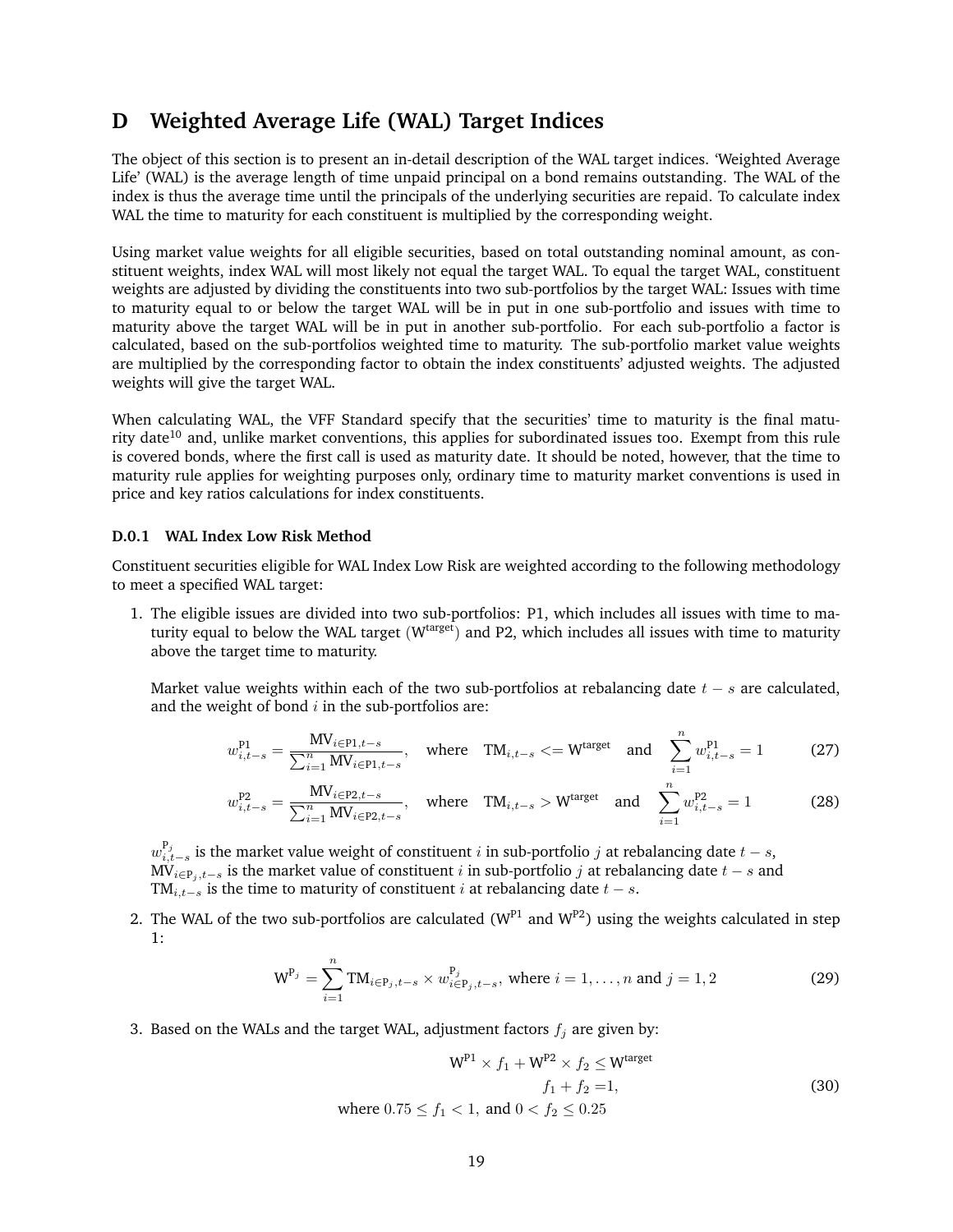The constraint  $0 < f_2 \leq 0.25$  reflects the 25% weight limit of floating rate securities maturing between 365 + 14 calendar days and 3 years + 14 calendar which will belong to P2. Solving for  $f_2$  gives following equation:

<span id="page-20-0"></span>
$$
f_2 = min\left(0.25, \frac{W^{PI} - W^{target}}{W^{PI} - W^{P2}}\right)
$$
\n(31)

Adjustment factors  $f_1$  and  $f_2$  can be interpreted as weights to P1 and P2 respectively. Each market value weight  $w_{i,t-s}^{\mathbf{p}_j}$  in P1 and P2 are multiplied by  $f_1$  and  $f_2$ , such that the final index constituent weights are given by:

$$
\overline{w}_{i,t-s} = w_{i,t-s}^{\mathbf{P}_j} \times f_j \text{ where } i = 1, \dots, n \text{ and } j = 1, 2.
$$
 (32)

Thus, by combining and rearrangning equations ( [27\)](#page-19-1), [\(28\)](#page-19-2) and [\(32\)](#page-20-0), the index' constituents sum to 1:  $\sum_{i=1}^{n} \overline{w}_{i,t-s} = 1$ . By combining equations [\(29\)](#page-19-3), [\(30\)](#page-19-4) and [\(32\)](#page-20-0) and rearranging, it can be shown that the weighted time to maturity is less than or equal to the target WAL:  $\sum_{i=1}^{n} \overline{w}_{i,t-s} \times \text{TM}_{i,t-s} \leq W^{\text{target}}$ .

#### **D.0.2 WAL Index Standard Method**

Constituent securities eligible for the WAL Index Standard are weighted according to the following methodology to meet a specified WAL target:

1. Let all subordinated bonds eligible for the index be held in a sub-portfolio S denoted PS. The subordinated issues' share of the index can not exceed 10% of the total index, measured by market value weights at rebalancing date  $t - s$ :

$$
\sum_{i=1}^{n} w_i^{\text{PS}} = \min\bigg(\sum_{i=1}^{n} \frac{\text{MV}_{i \in \text{PS}, t-s}}{\sum_{i=1}^{n} \text{MV}_{i,t-s}}, 0.1\bigg),\tag{33}
$$

where market value weight of subordinated bond *i* is  $w_i^{PS} = \frac{MV_{i\in PS, t-s}}{\sum_{i=1}^{n} MV_{i,t-s}}$ .

 $MV_{i,t-s}$  is the market value of constituent *i* at rebalancing date  $t - s$ .

An adjustment factor  $f_s$  is assigned to all subordinated bonds' weights.  $f_s$  will have one of the values:

$$
f_{\rm S} = \begin{cases} 1, & \text{if } \sum_{i=1}^{n} w_{i,t-s}^{\rm PS} \leq 0.1 \\ 0.1 \times \left( \sum_{i=1}^{n} w_{i,t-s}^{\rm PS} \right)^{-1}, & \text{if } \sum_{i=1}^{n} w_{i,t-s}^{\rm PS} > 0.1 \end{cases}
$$
(34)

The adjustment factor  $f_s$  is necessary in case of a total weight above 10% for subordinated bonds, where the adjustment factor will ensure the 10% limit. Each market value weight  $w_{i,t-s}^{\text{PS}}$  in PS is multiplied by  $f_S$ , such that the final index constituent weights for subordinated bonds are given by  $\overline{w}_{i,t-s}^j = w_{i,t-s}^{\mathbf{p}_j} \times f_j$  where  $i = 1, \ldots, n$  and  $j = \mathbf{S}$ .

2. Two variables,  $\alpha$  and  $\beta$ , are introduced. Let  $\alpha$  be defined as:

<span id="page-20-1"></span>
$$
\alpha = 1 - \sum_{i=1}^{n} \overline{w}_{i,t-s}^{\text{PS}} \tag{35}
$$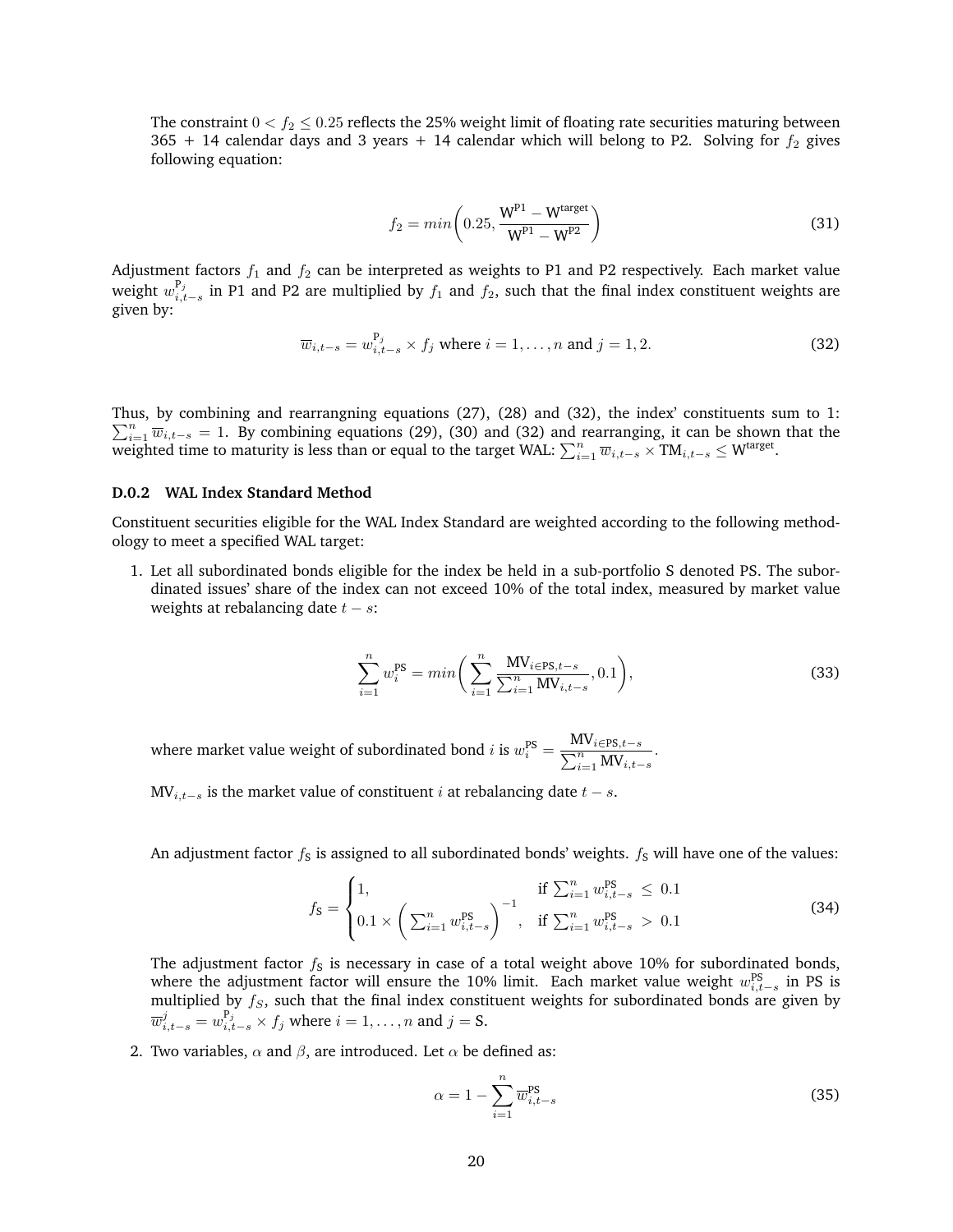$\alpha$  can be interpreted as the remaining share of weights available to non-subordinated issues. This share is minimum 90%.

Let  $\beta$  be defined as:

<span id="page-21-3"></span><span id="page-21-1"></span>
$$
\beta = \mathbf{W}^{\text{target}} - \sum_{i=1}^{n} \overline{w}_{i,t-s}^{\text{PS}} \times \text{TM}_{i \in \text{PS}, t-s}, \tag{36}
$$

where TM<sub>i∈PS,t-s</sub> is the time to maturity of subordinated bond *i* at rebalancing date  $t - s$ .  $\beta$  can be interpreted as the remaining share of weighted time to maturity available to non-subordinated issues. Thus  $\beta$  is the target WAL for the non-subordinated issues.

3. The eligible issues ex subordinated bonds are divided into two sub-portfolios, sub-portfolio 1 (P1) which includes all issues with time to maturity below or equal to  $\beta$  and sub-portfolio 2 (P2) which includes all issues with time to maturity above  $\beta$ .

$$
w_i^{\text{PI}} = \frac{\text{MV}_{i \in \text{PI}, t-s}}{\sum_{i=1}^n \text{MV}_{i \in \text{PI}, t-s}} \quad \text{where } i \in \text{PI if } 0 < \text{TM}_i \le \beta \text{ and } \sum_{i=1}^n w_{i, t-s}^{\text{PI}} = 1 \tag{37}
$$

$$
w_i^{\text{P2}} = \frac{\text{MV}_{i \in \text{P2}, t-s}}{\sum_{i=1}^n \text{MV}_{i \in \text{P2}, t-s}} \quad \text{where } i \in \text{P2 if } \text{TM}_i > \beta \text{ and } \sum_{i=1}^n w_{i,t-s}^{\text{P2}} = 1 \tag{38}
$$

4. The WAL of the two portfolios are calculated ( $W^{P1}$  and  $W^{P2}$ ) using the weights calculated in step 3.

$$
W^{P_j} = \sum_{i=1}^{n} TM_{i \in P_j, t-s} \times w^{P_j}_{i \in P_j, t-s}, \text{ where } i = 1, ..., n \text{ and } j = 1, 2
$$
 (39)

5. Given the respective WAL for P1 and P2 and the target WAL for P1 and P2 defined by  $\beta$  in step 3 above, adjustment factors  $f_1$  and  $f_2$  ensure the desired target WAL ( $\beta$ ) available for the two sub-portfolios.

<span id="page-21-4"></span><span id="page-21-2"></span>
$$
W^{P1} \times f_1 + W^{P2} \times f_2 = \beta
$$
  

$$
f_1 + f_2 = \alpha
$$
 (40)

Solving for  $f_1$  gives the following equation:

<span id="page-21-0"></span>
$$
f_1 = \frac{\alpha W^{p_1} - \beta}{W^{p_2} - W^{p_1}}
$$
(41)

 $f<sub>2</sub>$  follows from the constraint in equation [\(40\)](#page-21-0):

$$
f_2 = \alpha - f_{\text{Pl}} \tag{42}
$$

Adjustment factors  $f_1$  and  $f_2$  can be interpreted as weights to sub-portfolios P1 and P2 respectively. Each market value weight  $w_{i,t-s}^{p_j}$  in P1 and P2 are multiplied by  $f_1$  and  $f_2$ , such that the final index constituent weights (including subordinated bonds) are given by  $\overline{w}_{i,t-s} = w_{i,t-s}^{p_j} \times f_j$  where  $i = 1,\ldots,n$  and  $j = 1,2,8$ .

Thus, by combining and rearranging equations [\(35\)](#page-20-1), [\(37\)](#page-21-1), [\(38\)](#page-21-2) and [\(40\)](#page-21-0), it can be shown that the sum of constituents will equal 1:  $\sum_{i=1}^{n} \overline{w}_{i,t-s} = 1$ .

Equivalent, by combining and rearranging equations [\(36\)](#page-21-3), [\(39\)](#page-21-4) and [\(40\)](#page-21-0), it can be shown that the weighted sum of time to maturity will equal the target WAL:  $\sum_{i=1}^{n} \overline{w}_{i,t-s} \times \text{TM}_{i,t-s} = \text{W}^{\text{target}}$ .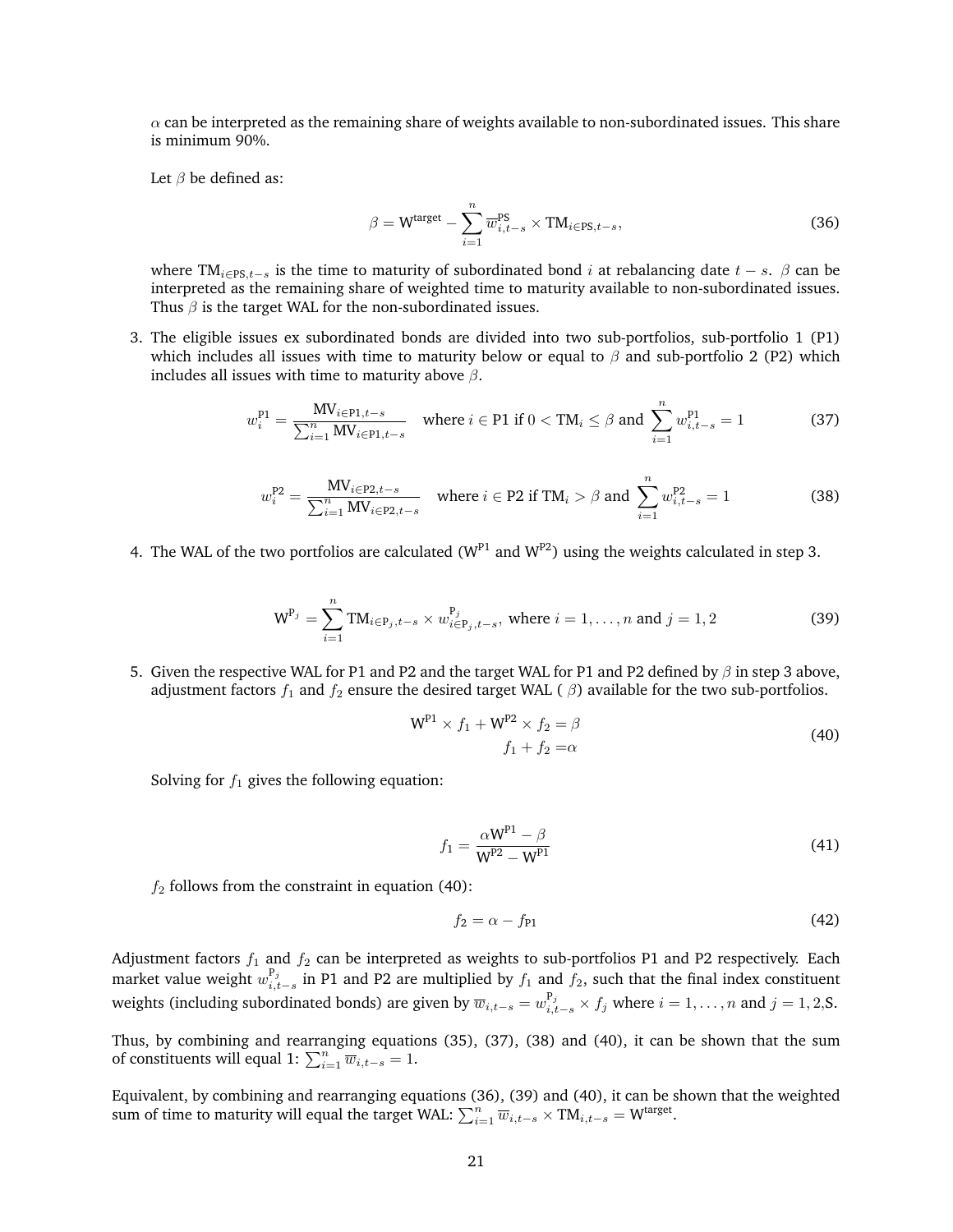#### **Special circumstances for liquidity indices**

All Liquidity indices has a maximum duration limit, and this limit is not included in any rule for both types of Liquidity indices. This is due to a large portion of eligible securities are floating rate notes with a threemonth interest rate fixing period and hence a short interest duration. As the markets are not static across time, this circumstance may change. In the event of a reduced portion securities with a short interest rate duration, NBP may change the methodology for incorporating rules or other measures where the duration limits are met.

# **Notes**

 $^{7}$ If an issuer has multiple active issues with a remaining time to maturity between 2.5 and 5.5 years, the issues in this segment will be weighted based on the product of each issues market value and its time to maturity. On the other hand, if an issuer with multiple issues within a seniority class with time to maturity lower and higher than the segment (2.5,5.5), these issues will also be weighted according to time to maturity and market value. The last possible case is when an issuer has one issue within the interval 2.5 and 5.5 years, and multiple issues outside the interval, then the one issue with a time to maturity between 2.5 and 5.5 years will be decisive for the issuer classification.

<sup>8</sup>NBP reserves the right to overrule a reclassification in instances where the reclassification is an obvious case of pricing and/or market imperfection.

<sup>9</sup>This does not include Norwegian counties and municipalities, which will be classified as RM.

<sup>10</sup> For details, refer to "Bransjestandard for informasjon og klassifisering av rentefond" footnote 4, page 4.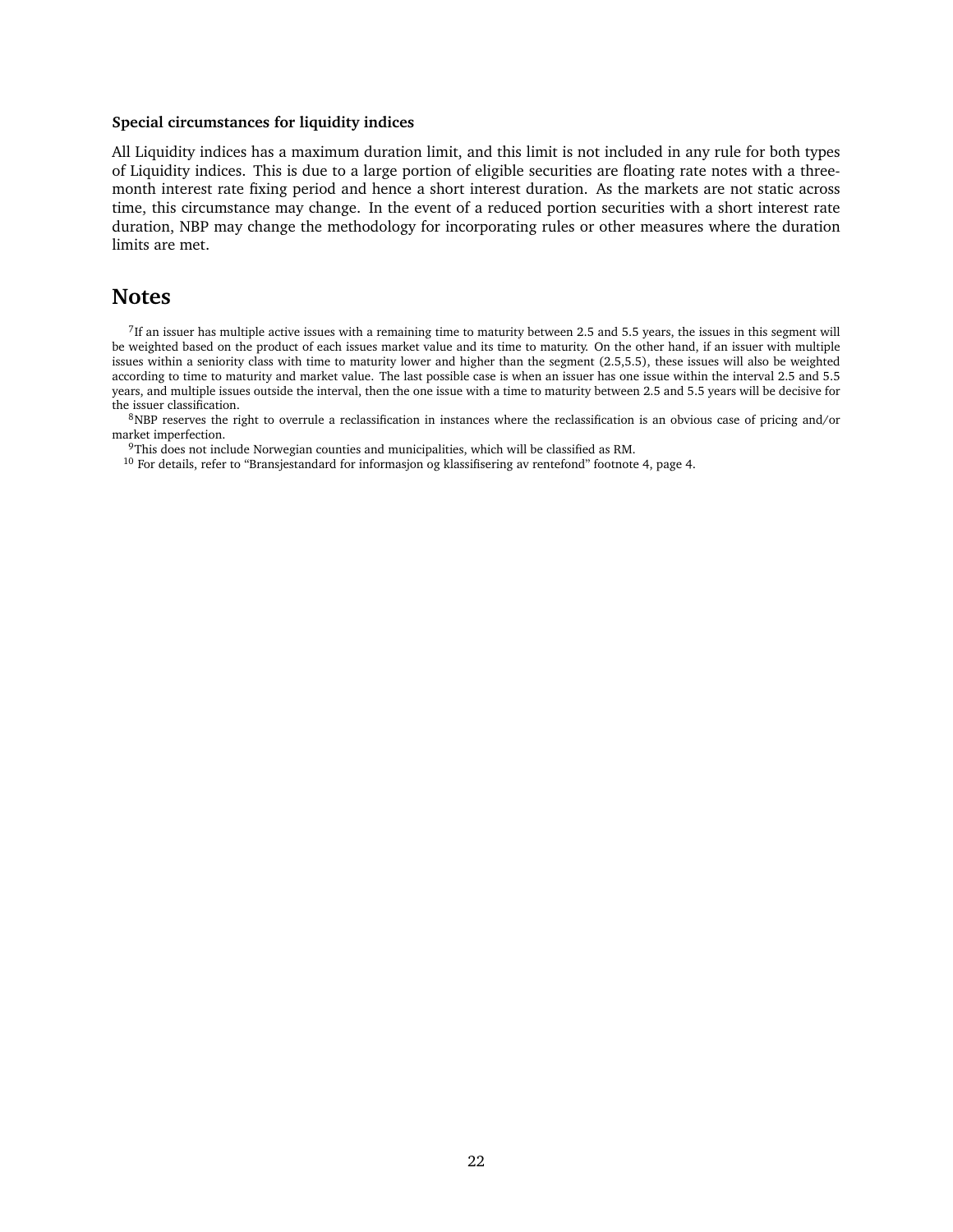# <span id="page-23-0"></span>**E Changes to NBP index methodology**

# <span id="page-23-1"></span>**E.1 August 2018**

- **E.1.1 Added limitation to issue date to section [1.2.](#page-4-0)**
- **E.1.2 Added description for accrued interest calculations to section [1.4.](#page-6-1)**

# <span id="page-23-2"></span>**E.2 Mars 2019**

- **E.2.1 Added benchmark for Senior Non-Preferred Bonds in appendix [B.0.2.](#page-16-1)**
- **E.2.2 Corrected last sentence in fourth section in in appendix [B](#page-15-2) by adding ", the shift will be effective immediately".**

# <span id="page-23-3"></span>**E.3 May 2020**

**E.3.1 Changed benchmark for Senior Bonds ex Financials Regular Market to "***Senior Non-Financials BBB- Composite* **with the addition of a spread of 10 basis points" in appendix [B.0.3.](#page-16-2)**

# <span id="page-23-4"></span>**E.4 November 2020**

- **E.4.1 The describtion of NBP index family in section [1.1](#page-2-1) was changed to allow for goverment bond indices.**
- **E.4.2 Sections [1.1.3](#page-3-0) and [1.2.3](#page-5-0) were added due to inclusion of government bond indices in NBP index family.**
- **E.4.3 Appendix [C](#page-16-0) was changed to allow for duration targets 0.25 and 0.5 and for inclusion of zerocoupon treasury bills in duration target indices.**

## <span id="page-23-5"></span>**E.5 June 2021**

**E.5.1 Appendix [C](#page-16-0) Inclusion of compound sectors RM2/RM3 duration targets and floating rate note indices.**

# <span id="page-23-6"></span>**E.6 December 2021**

- **E.6.1 The description of NBP index family in section [1.1](#page-2-1) was changed to allow for Liquidity Indices.**
- **E.6.2 Sections [1.1.4,](#page-4-1) [1.2.4](#page-5-1) and [1.2.5](#page-6-4) were added due to the inclusion of Liquidity indices in NBP index family.**
- **E.6.3 Appendix [D](#page-19-0) was included to describe the Weighted Average Life (WAL) target indices methodology.**
- **E.6.4 The formulas in Appendix [C](#page-16-0) was updated to specify that constituent weights are set at rebal**ancing date  $t - s$ .
- **E.6.5 Throughout the document typos and minor corrections have been done without changing the content or the meaning of the content.**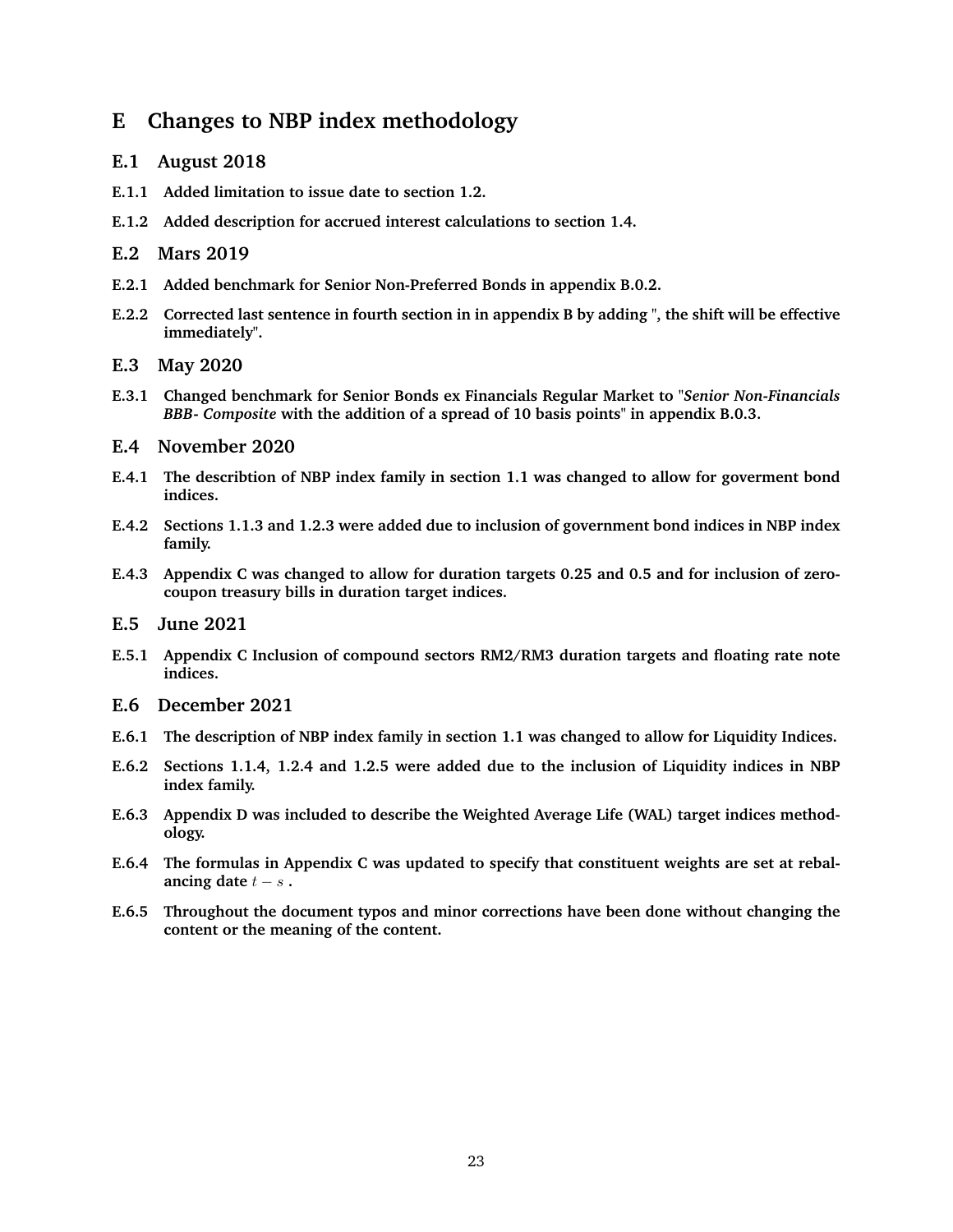(This page is intentionally left blank)